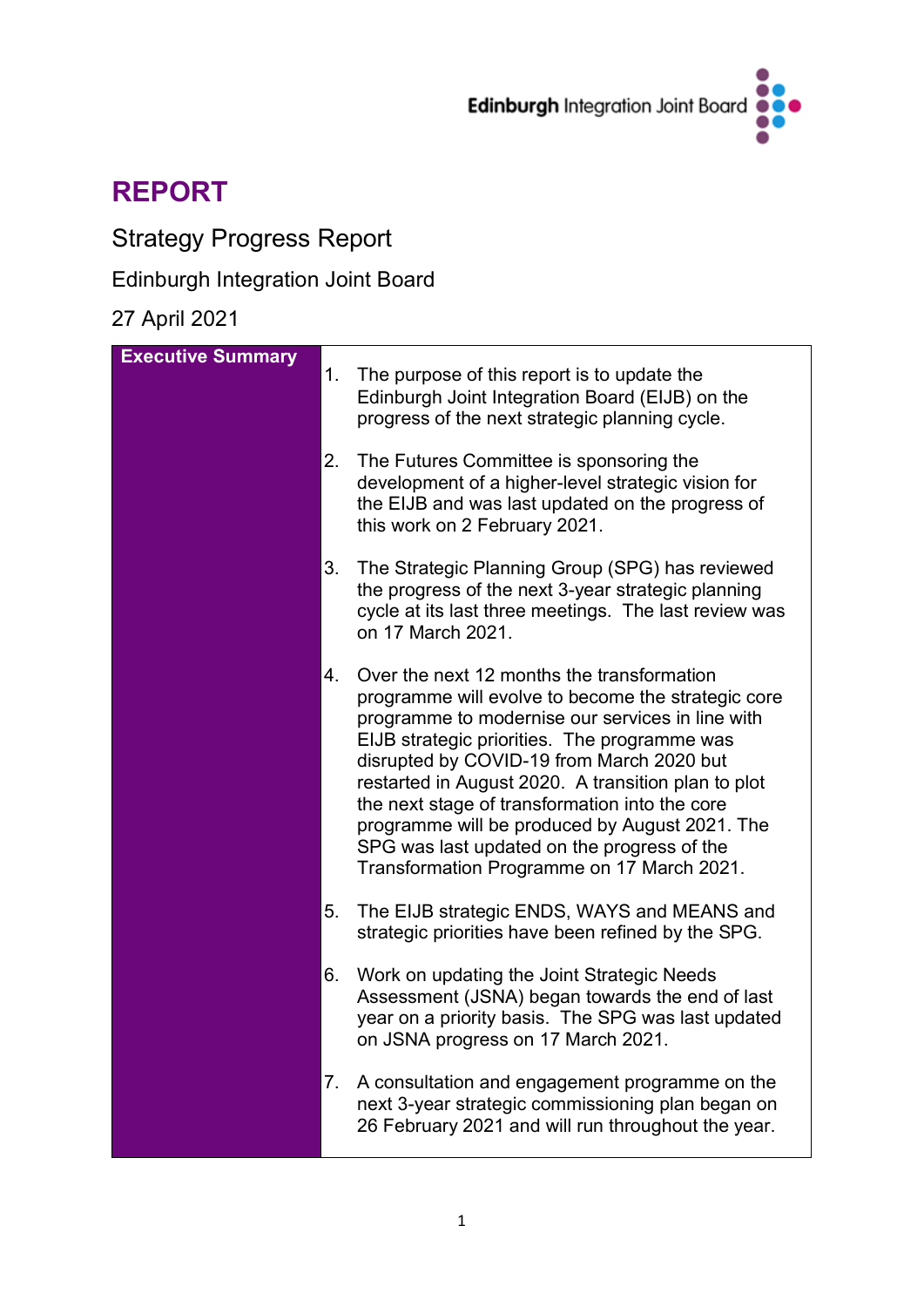

| 8. | The impact of COVID-19 and lessons learned are<br>being considered as part of the planning process<br>and core programme.                                                                                                 |
|----|---------------------------------------------------------------------------------------------------------------------------------------------------------------------------------------------------------------------------|
| 9. | The Scottish Government sponsored Review of<br>Adult Social Care was published on 4 February<br>2021. Developments are being closely monitored<br>and aligned where possible as the strategic<br>planning cycle develops. |
|    | 10. Alignment is also being sought with the City of<br>Edinburgh Council (CEC) Business Plan 2030 and<br>the NHS Lothian (NHSL) emerging Strategic<br>Framework.                                                          |
|    | 11. The key timings for the 3-year strategic<br>commissioning plan 2022-25 are the production of<br>an initial draft to the SPG by August 2021 and the<br>publishing of the final draft in March 2022.                    |
|    |                                                                                                                                                                                                                           |

| <b>Recommendations</b> | It is recommended that the EIJB:                                                                                                    |
|------------------------|-------------------------------------------------------------------------------------------------------------------------------------|
|                        | Notes the progress of the current strategic planning<br>1.<br>cycle.                                                                |
|                        | 2. Agrees the SPG approved strategic ENDS, WAYS<br>and MEANS and refined strategic priorities.                                      |
|                        | 3. Notes the progress of the Transformation Programme<br>and the plan to transition this work into the Strategic<br>Core Programme. |
|                        | 4. Notes the progress of the JSNA.                                                                                                  |
|                        | Notes the progress and plan for engagement and<br>5.<br>consultation.                                                               |
|                        | 6. Notes the timeline and milestones for development<br>and production of the next 3-year strategic<br>commissioning plan 2022-25.  |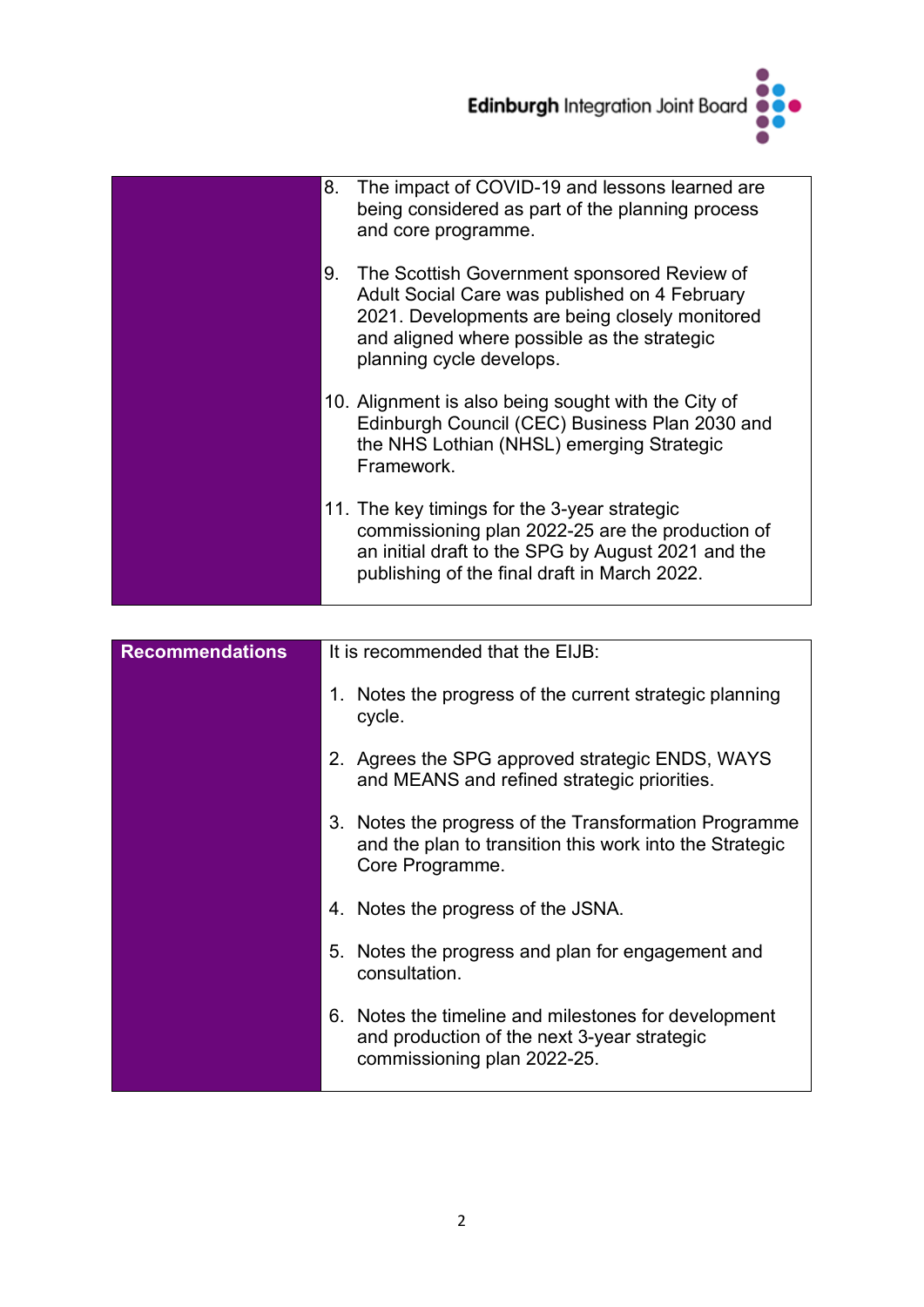

#### **Directions**

| Direction to City |                                                        |  |
|-------------------|--------------------------------------------------------|--|
| of Edinburgh      | No direction required                                  |  |
| Council, NHS      | Issue a direction to City of Edinburgh Council         |  |
| Lothian or both   | Issue a direction to NHS Lothian                       |  |
| organisations     | Issue a direction to City of Edinburgh Council and NHS |  |
|                   | Lothian                                                |  |

#### **Main Report**

#### **Strategic Planning**:

- 1. The EIJB reviewed the current strategic plan for 2019-2022 in October 2020. As part of the look forward, the EIJB agreed that the Futures Committee would initially sponsor a higher-level strategic vision for the EIJB, not bound by time and designed to guide future 3-year strategic planning cycles. Informed by the refresh of the JSNA, once drafted, this work would be referred to the EIJB via the SPG. There is no formal time pressure to produce this higher-level strategic vision, but it makes sense to shadow at best effort, the production timeline of the next 3-year strategic commissioning plan. A framework has been developed and was approved by the Futures Committee on 2 February 2021. The outline framework (version 1) is at Appendix 1.
- 2. The intent remains to publish the next mandatory 3-year strategic commissioning plan for the period 2022-25 in March 2022. The next strategic plan will be a continuation of the previous plan with more emphasis on implementation. The SPG will continue to shape the development of the next strategic plan by identifying gaps in the current plan, providing broad stakeholder insights and approving progress. The SPG has reviewed the progress of the strategic planning cycle at its last three meetings. The last SPG review was on 17 March 2021. The outline framework (version 2) is at Appendix 2.
- 3. The principles being applied to the next strategic planning cycle are:
	- **Continuity** build confidence through consistency of approach building on the current strategic programme
	- **Alignment** identify gaps, avoid duplication and seek efficiencies
	- **Collaboration** and 'buy in' partnerships and avoidance of silos
	- **Credibility** set out what we can achieve in the 3-year timeframe
	- **Affordability** consider the financials including 'spend to save'
	- **Prioritisation** set realistic targets and sequence
	- **Translation**  explanation, communication and engagement throughout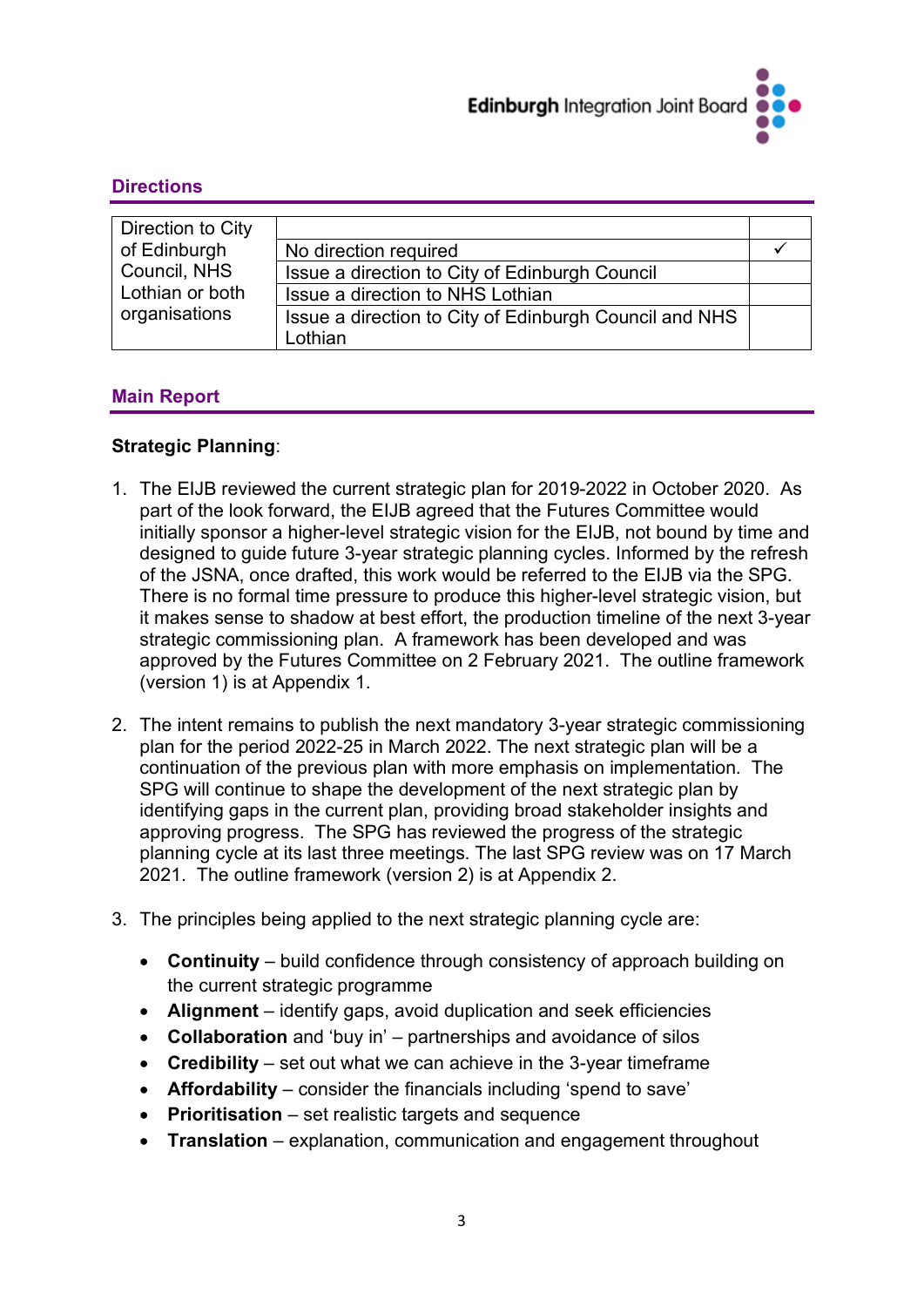

- 4. The SPG has approved the refined strategic ENDS, WAYS and MEANS and the refined strategic priorities. These are set out in the slide pack at Appendix 3.
- 5. The next strategic plan for 2022-25 will consider outcomes and outputs flowing from the transformation programme and will shape commissioning activity by client group. The transformation programme will transition to the Strategic Core Programme over the next 12 months and remain central to the delivery of EIJB strategic ambitions. The initial draft of the strategic plan 2022-2025 will be produced and reviewed by the SPG in August 2021, providing 6 months to further develop and refine before final EIJB approval in March 2022.
- 6. The next strategic planning cycle will be influenced by the evolving engagement programme including output from the Edinburgh (Wellbeing) Pact engagement work and other work including the 2019 Poverty Commission Report and the recently published national Report on Adult Social Care, the progress of which is being closely monitored. Alignment is also being sought with the City of Edinburgh Council (CEC) Business Plan 2030 and the NHS Lothian (NHSL) emerging Strategic Framework. EHSCP officers are engaged with Partners to improve situational awareness, avoid duplication of effort and to achieve a higher level of coherence.
- 7. A consultation and engagement programme on the next strategic plan began on 26 February 2021 and will continue throughout the year in the lead up to the publication of the 3-year strategic commissioning plan for 2022-25. Dates are scheduled for staff engagement into April 2021. Third and independent sector engagement and outreach to the public is being planned now by the communications and engagement team. The ideas/exchanges from each event is being written up and themes captured. The content and approach will be adapted as necessary as the engagement programme advances.
- 8. **Production Timeline**. The timeline and milestones are set out below:
	- 2 Feb 21 Futures high level strategy update
	- 26 Feb 21 engagement and consultation session
	- 11 Mar 21 engagement and consultation session
	- 17 Mar 21 SPG strategy progress update
	- 6 Apr 21 engagement and consultation session
	- 27 Apr 21 EIJB strategy progress update
	- 12 May 21 SPG strategy progress update
	- 22 Jun 21 EIJB strategy progress update (TBC)
	- 12 Aug 21 Futures high level strategy update
	- 18 Aug 21 SPG **initial draft of Strategic Plan 2022-25**
	- 14 Sep 21 EIJB review initial draft of Strategic Plan 2022-25
	- Oct/Nov 21 CEC Policy and Sustainability Committee (TBC)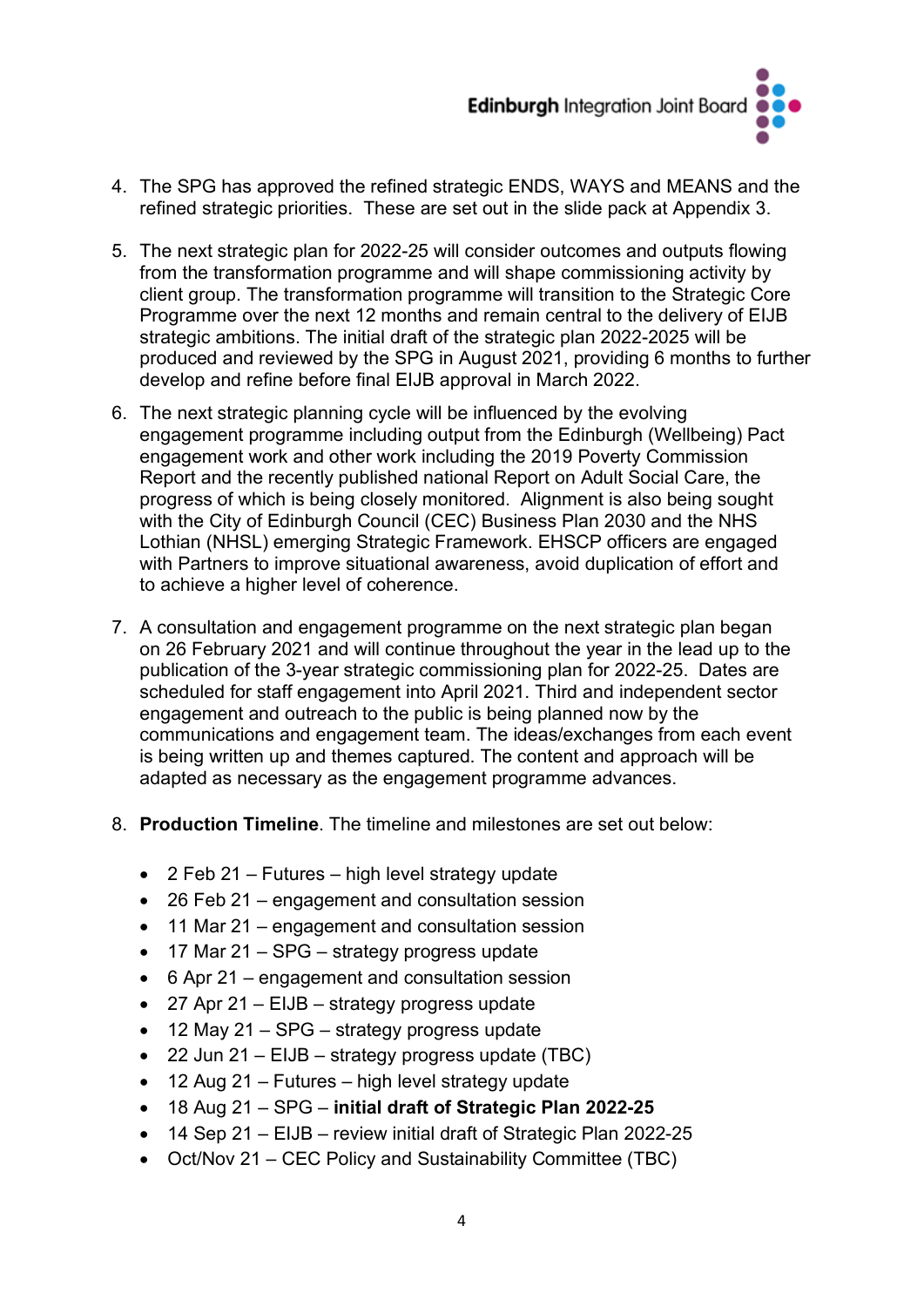

- Oct/Nov 21 NHSL Governance Committee (TBC)
- 15 Dec 21 SPG **advanced draft of Strategic Plan 2022-25**
- **Mar 22 – EIJB sign off 3-year strategic plan 2022-2025**

#### **JSNA**:

- 9. Work on updating the 2015 JSNA began towards the end of 2020. Due to pressure on capacity, the refreshed JSNA is being produced on a phased, priority basis, with progress managed through the SPG. An interim Performance and Evaluation Manager joined EHSCP on 17 February 21 and is now coordinating the JSNA effort. Responsibility for the monitoring and upkeep of the JSNA will sit within the portfolio of this new post supported by input from our partners CEC and NHSL. The SPG was last updated on JSNA progress on 17 March 2021.
- 10.Individual topic papers have been prioritised and will be brought together into a final summary document at the end of the process. Three topic papers within phase 1 have already been presented to the SPG, these are:
	- Population and demographics
	- Poverty in Edinburgh
	- Dementia
- 11.We continue to work on phase one papers, with two further papers nearing completion: Edinburgh population health and Carers. Two of papers due to be completed in phase one have been reprioritised to allow a focus on the data required for the strategic plan process: People with disabilities and People with drug/alcohol problems.
- 12.Topic papers once completed are being placed on the EHSCP website and used to inform strategic planning and core projects. Phase two topic papers will begin production at best effort in the second half of 2021.

#### **Strategic Core Programme (Transformation)**:

- 13.In February 2019, the EIJB approved a report by the Chief Officer regarding plans to establish a transformation programme to deliver significant and sustainable change and improvement to health and social care services. The EIJB also approved plans to ring-fence £2 million of non-recurring funding from reserves to support delivery of the programme.
- 14.The Strategic Plan 2019-2022, which was approved by the EIJB in August 2019, set out the structure, proposed content and governance of the transformation programme. Following a period of programme initiation and the recruitment of a dedicated team to support delivery, the transformation programme formally launched in February 2020.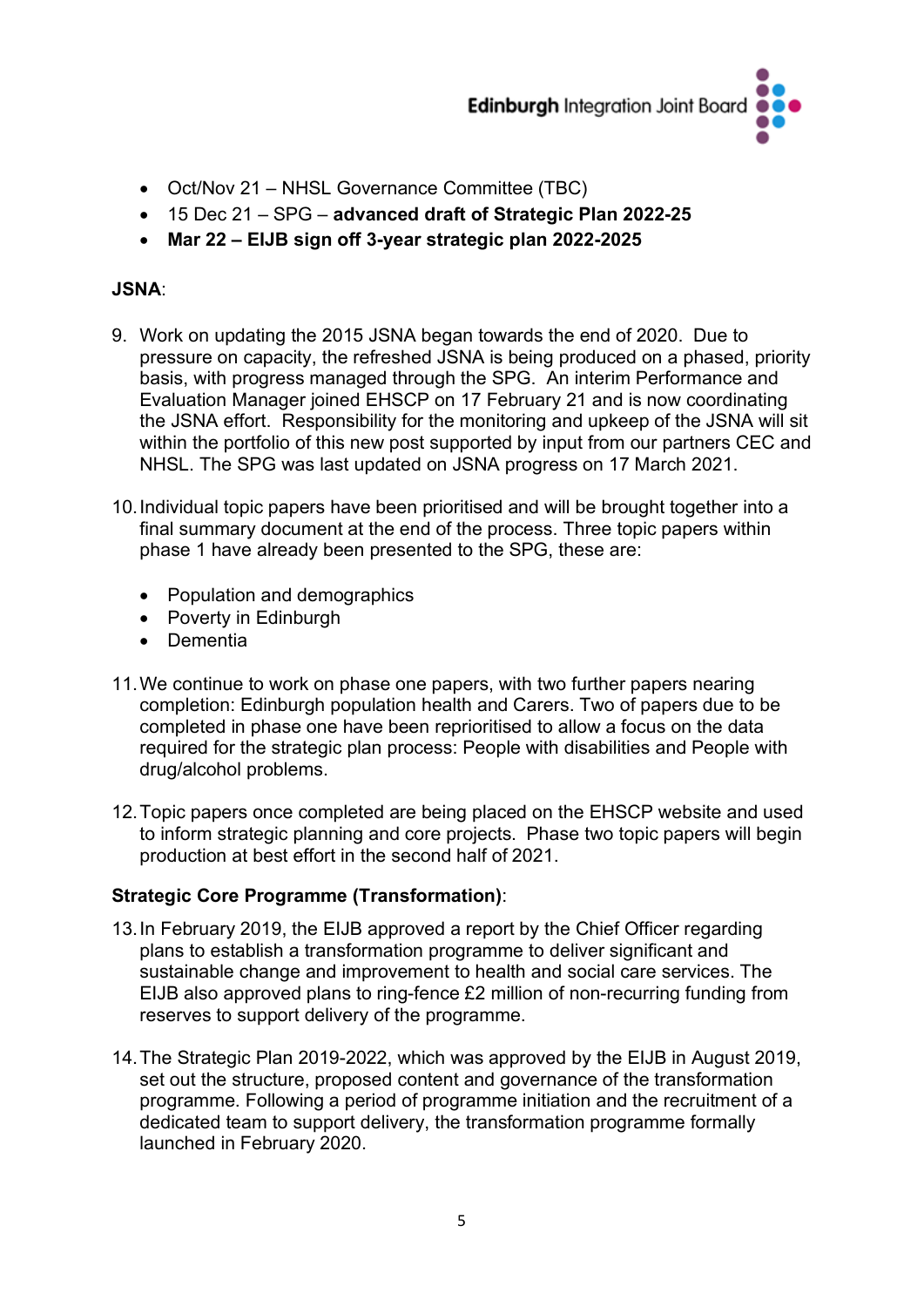

- 15.Between March and July 2020, the programme suffered delays due to operational pressure and challenges associated with the COVID-19 pandemic. Several project staff were redeployed to support the COVID response and service managers and frontline staff did not have enough capacity to drive forward core projects at the pace originally anticipated. A Return to Transformation Report was approved by the EIJB in July 2020, setting out a phased approach to delivery. A lessons learned exercise was coordinated by the transformation team from early April to late July 2020 and these lessons have been used to refine individual projects where relevant.
- 16.Transformation projects will evolve into the strategic core programme over the next 12 months and will remain central to the delivery of EIJB strategic ambitions.

#### **Scope**:

17.The core programme is a medium-term change programme, designed to deliver sustainable and quality health and social care services for the city and improved outcomes for individuals. The programme is structured around the Three Conversations model, with three main programmes of work aligned to the three conversation stages and a further programme of work delivering cross-cutting, enabling change.

18.The 4 programmes of work are:

- **Conversation 1: Listen and Connect** this programme is focused on improving the quality of our interactions with individuals and their families. Projects are seeking opportunities to make a sustained shift towards a preventative agenda, working with our partners to build community capacity and resilience and supporting people to use their assets and strengths to remain independent for as long as possible.
- **Conversation 2: Working Intensively with People in Crisis** this programme is focused on helping to support people more effectively at points of crisis in their lives. This includes improving the pathways from acute to community and establishing sustainable services to help people regain control of their lives and return to independence.
- **Conversation 3: Build a Good Life** this programme is focused on improving the quality and sustainability of services for those who may require longer term support. Key to this is choice, and helping people build a good life and to remain independent at home or in a homely setting, for as long as possible.
- **Programme 4: Cross-Cutting Enablers** this programme is focused on providing cross-cutting, enabling change, such as workforce, housing and technology, to ensure that the programme has the required means to deliver against the EIJB strategic ambitions.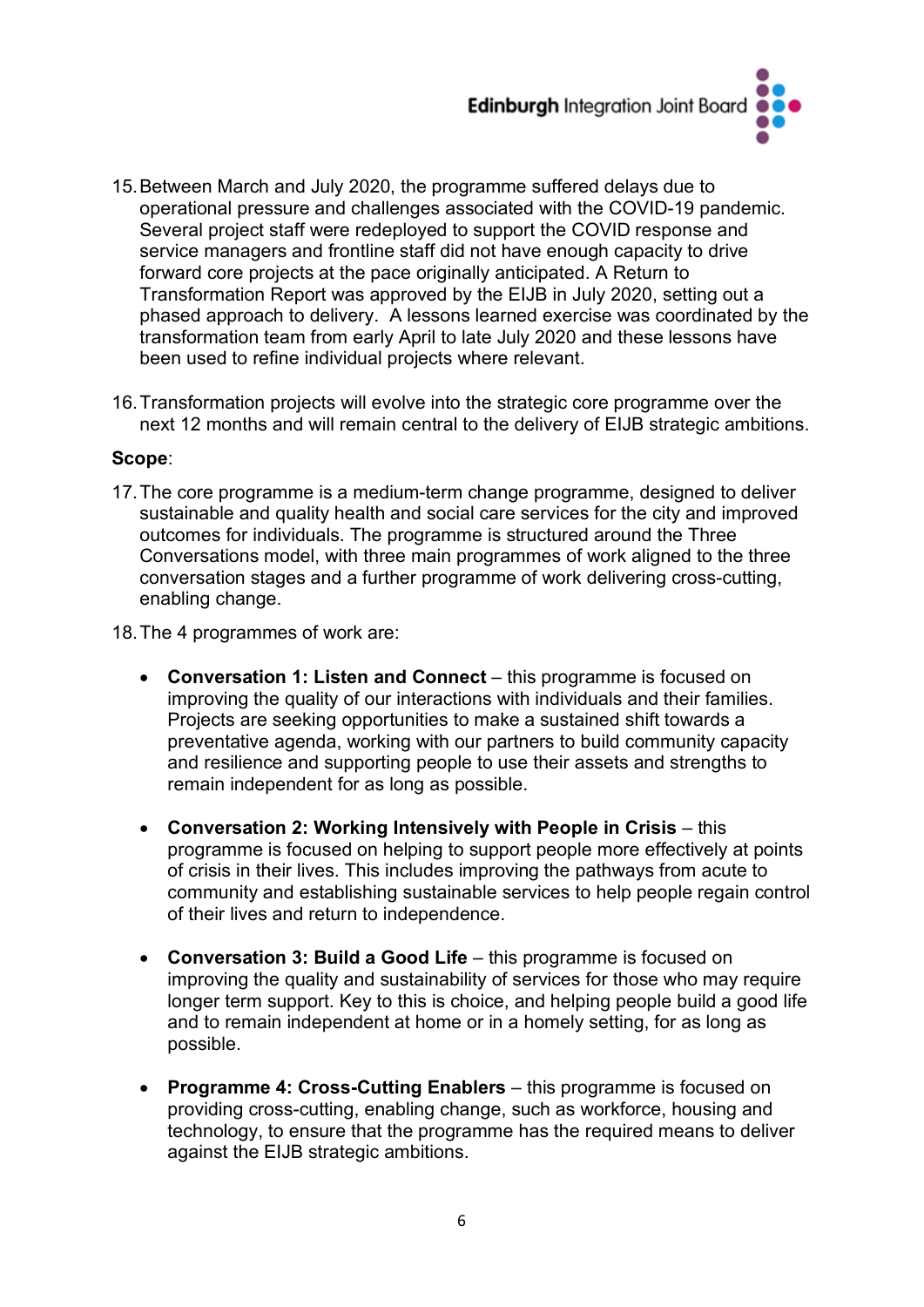

#### **Current Status of Programme**:

- 19.A robust governance architecture oversees the development and delivery of the programme. Programme boards, with a wide range of multi-disciplinary stakeholders, meet on a monthly basis to scrutinise progress and proposals. The programme boards feed into an overall portfolio board, chaired by the Chief Officer. Regular updates are also provided to the SPG. The last update to the SPG was on 17 March 2021.
- 20.Several projects are due to bring forward specific proposals for EIJB approval in the coming months and target dates for this are set out in the milestone plan at Appendix 4.
- 21.More detailed information on progress to date and key achievements for some of the main strategic priorities is set out below:

#### **3 Conversations**:

- 22.The 3 Conversations project was the first element of the programme launching in April 2019. The approach is focused on having person-centred and collaborative conversations with people to deliver better outcomes. 3 Conversations is, at its heart, a cultural change programme, focused on cutting bureaucracy and supporting staff to respond to people more quickly, effectively and efficiently.
- 23.A Phase 1 evaluation report was produced in March 2020 setting out the key learning and impacts from the first stage of the roll-out of 3 Conversations. This report was recently circulated to EIJB members.
- 24.Following some delays due to the impacts of COVID-19, the project is now making good progress in scaling up and rolling out the 3 Conversations approach. The contract with Partners 4 Change has been extended to ensure continuity of support until March 2022. A dedicated Practice Lead post has also been recruited to build internal expertise and capacity and to ensure no further consultancy support is required in the longer term.
- 25.As of March 2021, there are 11 'live' innovation sites and a further 6 in the pipeline. It should be noted that while it is the intention to adopt a 3 Conversations ethos across all services, the extent to which the approach is fully embedded will vary across teams. In rolling out the approach to date, the focus has been on assessment and care management staff, of which 35% are now practicing in a 3 Conversations way. In the next phase, the approach will be tested across a wider range of teams, including in health/clinical settings.
- 26.EIJB members have been provided with a more detailed Briefing Note on 3 Conversations in advance of this board.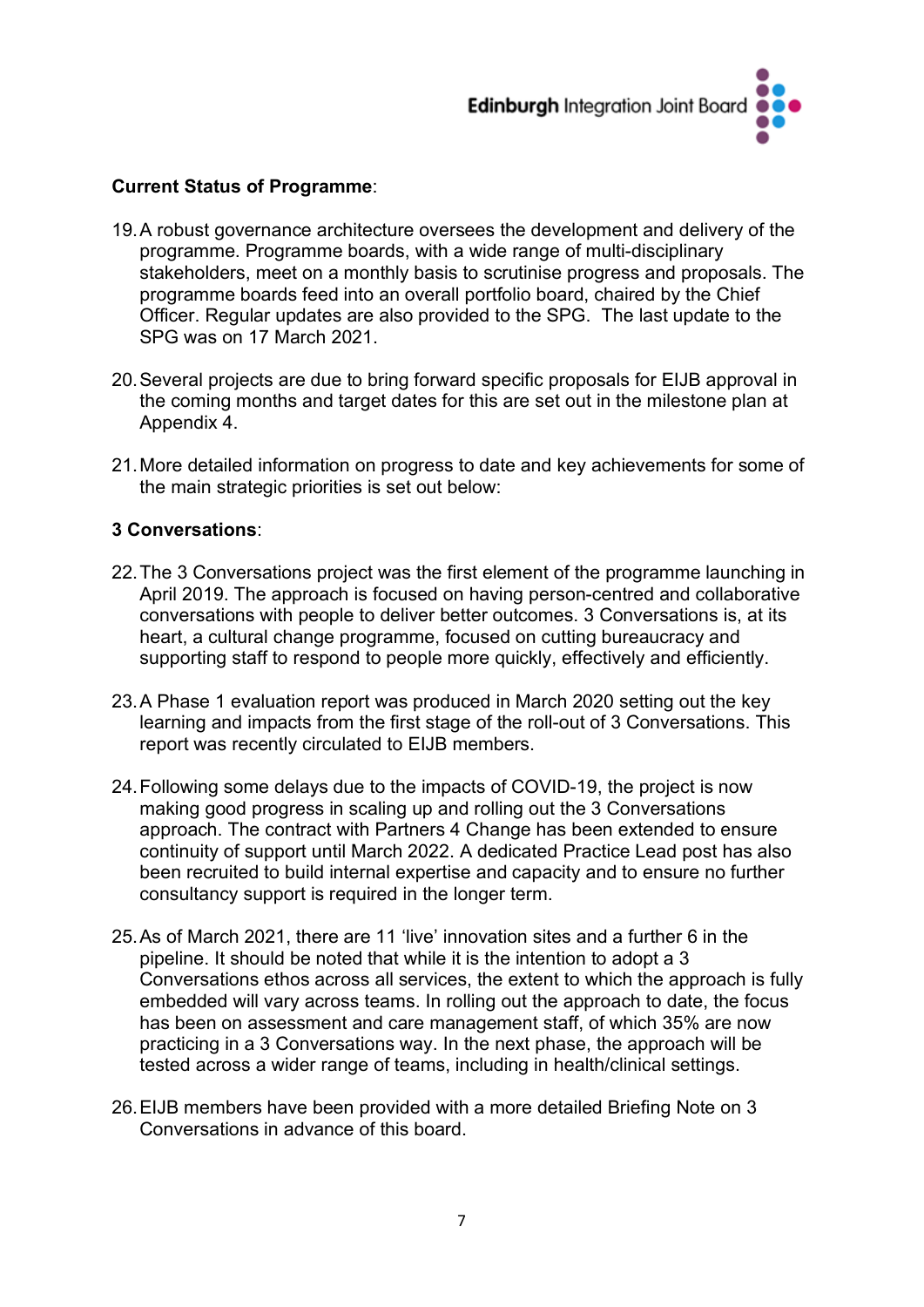

#### **Bed Base Care Review**:

- 27.The Bed Base Care project will create and implement the strategy and future model for bed-based services in the city, seeking to improve quality, capacity, flow and outcomes. The overall vision aligns with the national priority to shift the balance of care from acute to community-based settings. The project is designing a bed-based model that best meets the future demand profile. A model that is sustainable, flexible and based on a whole-system approach.
- 28.An extensive engagement process took place between November 2020 and January 2021, involving a wide range of staff involved in the delivery and/or management of bed-based care. Feedback from this engagement, along with further data and benchmarking is being used to develop the strategy.
- 29.This project is significant in scale, with considerable complexity and interdependencies between 11 workstreams. As such, it will require to be developed and implemented on a phased basis over time. Phase 1 will focus on workstreams: intermediate care, hospital based complex clinical care (HBCCC), care homes, respite beds and specialist in-patient rehabilitation beds.
- 30.The plan for Phase 1 will be presented to the SPG in May 2021 ahead of a formal report to the EIJB in June 2021, which will include proposed directions and associated timescales. A further report to the EIJB is currently planned for October 2021, setting out Phase 2 of the Bed Base Strategy. This phase will focus on workstreams: palliative care and end-of-life beds, mental health rehabilitation beds and supported housing.

#### **Home First**:

- 31.The Home First project is redesigning pathways between hospital and community settings, transforming services to better support people to remain at home or in a homely setting. The overall vision is to support people to maintain as much independence as possible through a new model of assessment and rehabilitation led by Home First Edinburgh.
- 32.The project is supporting a shift in the balance of care from acute to community settings, by providing health and social care services in alternative settings to hospitals, where it is safe and appropriate to do so. It has adopted a culture of integrated, multidisciplinary team decision making based on the needs and preferences of patients and citizens.
- 33.The Home First Edinburgh principles have been adopted across all Lothian Partnerships providing the opportunity to implement a pan-Lothian approach to some aspects of service delivery. A small team of Home First staff were introduced to acute sites (the Western General Hospital and the Royal Infirmary of Edinburgh) in March 2020 and have been assisting acute teams to support discharge arrangements, linking to community services and supports and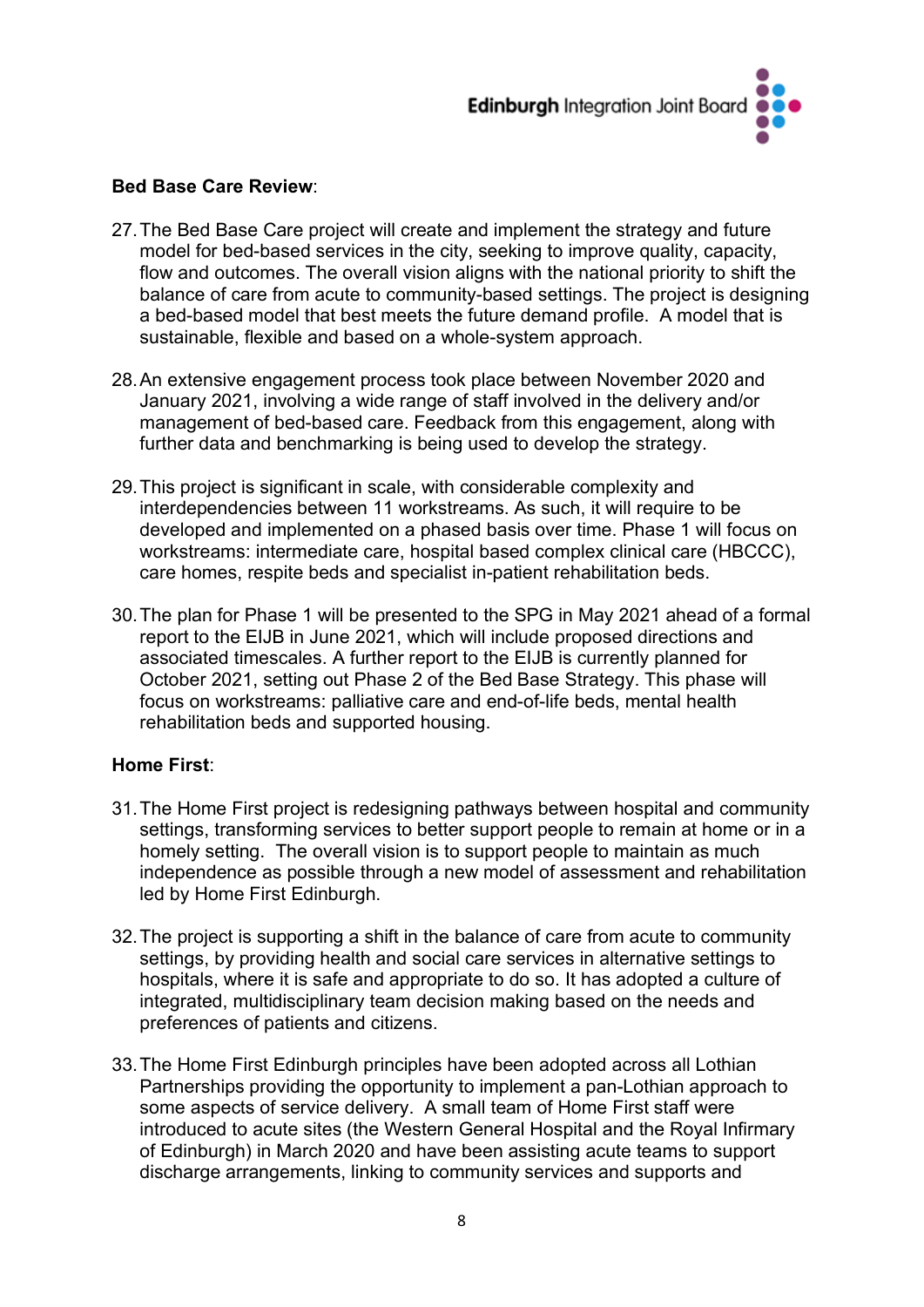

enabling people to return home when they are clinically ready to do so with the appropriate care and support. From April 2020, the Home First team have been screening referrals from acute sites to intermediate care.

- 34.The Redesign of Urgent Care is a national initiative prioritised by the Scottish Government in August 2020 and taken forward in Edinburgh by the Home First project team. In recognition of the fact that an estimated 20% of patients that attend emergency departments can be managed in an alternative way, a single point of access has been created through NHS24 which is available 24/7. Significant work has been done across NHSL and Lothian HSCPs, to develop and enhance urgent care pathways. These pathways improve professional referrals into urgent community and secondary care services with an agreed response time. This approach enables care to be provided closer to home and reduces hospital attendances and admissions.
- 35.The next phase of the project is looking to implement a planned date of discharge (PDD) in place of an estimated date of discharge (EDD). The PDD will be set by multidisciplinary teams working together to set realistic goals following assessment of the patient. The PDD adopts a proactive approach to discharge planning and should reduce the overall length of stay in hospitals and avoid patients becoming delayed.
- 36.By December 2021, the project team will establish a firm Home First team structure in Edinburgh with defined roles and responsibilities and agreed job descriptions, to ensure the sustainability of the model going forward. This will signal the end of the project work as the new Home First Edinburgh model is implemented in the city.

#### **The Edinburgh (Wellbeing) Pact and Community Mobilisation**:

- 37.The Edinburgh Pact will define and embed a new relationship between the public and the EHSCP. The Pact is underpinned by a shared common purpose; to maximise the wellbeing of our citizens and to create thriving, healthy and informed communities. The Pact will set out what the people of Edinburgh can expect from services provided and how they can play their part in delivering a safer, healthier and caring Edinburgh. The Pact closely aligns with the aims and ambitions set out by the Poverty Commission and the City Vision.
- 38.The work to develop the Edinburgh Pact has involved extensive engagement and consultation with public, staff and stakeholders. In summer 2020, EHSCP began a wide-ranging conversation including a public survey, focus groups with staff, facilitated meetings with third sector and communities of interest and 1:1 interviews with a variety of thought leaders across the city. The development of the Pact is an iterative process, which will involve an ongoing conversation with citizens, staff and stakeholders.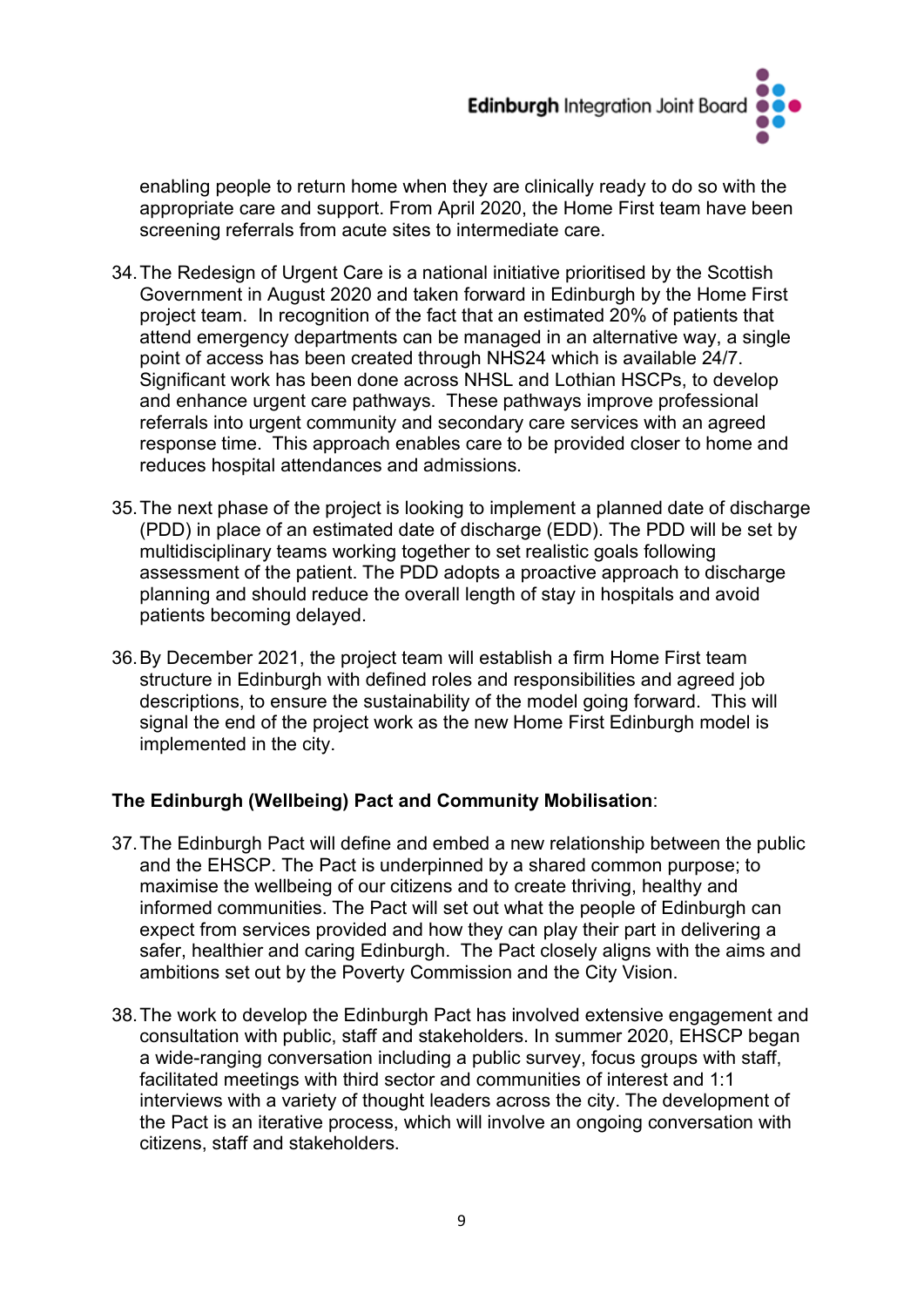

39.As part of the process of enacting the Edinburgh Wellbeing Pact, a separate project focused on Community Mobilisation has recently been initiated. This project will establish new and collaborative ways of supporting and investing in communities, with a focus on community empowerment. There is a separate report to the April EIJB which sets out further details of both the Pact and the detailed plans for Community Mobilisation.

#### **Digital**:

- 40.The Covid-19 pandemic has prompted and enabled a significant acceleration of the use of digital technology within EHSCP, both to provide services and supports to citizens and to enable staff to work more flexibly and effectively when face to face communication has not always been possible. It is anticipated that the future approach will be a blend of virtual and face-to-face support.
- 41.The core programme recognises the importance and potential of digital transformation as a driver for change and improvement across our services. The programme originally identified two distinct digital-related projects: The Digital, Technology and Equipment project within the Conversation 1 programme, and the Digital Strategy for Business project, within Programme 4, Cross-Cutting Enablers.
- 42.The Digital, Technology and Equipment project is focused on the transformation of services that support people to remain independent and promote a selfsupported management approach. The Digital Strategy for Business project, within Programme 4, is focused on the transformation of our internal systems and digital capability to enable and support wider transformation. There have been resource challenges in both projects over recent months and progress has not been as fast as originally anticipated. Considering this challenge, and recognising the obvious synergies between the two projects, work is currently underway to rescope a single, prioritised project bringing together the key strategic elements of both projects. This would make best use of available capacity, allow for a more coherent approach and ensure all elements of our digital transformation are considered in alignment.
- 43.A single technology facing project would focus on the redesign of our services and systems to support the implementation of the recently published Scottish Government's Digital Strategy and Digital Health and Care Strategy. It would also align with the principles contained in the Independent Review of Adult Social Care and the national strategy to shift the balance of care from acute to a more preventative, community-based, self-management approach to which digital innovation is key.
- 44.Despite the current situation, there is a range of digital work progressing and SRO for the Digital, Technology and Equipment project is maintaining an oversight of all digital-related workstreams. Work is underway to ready our community alarm and technology-enabled care services for the transition from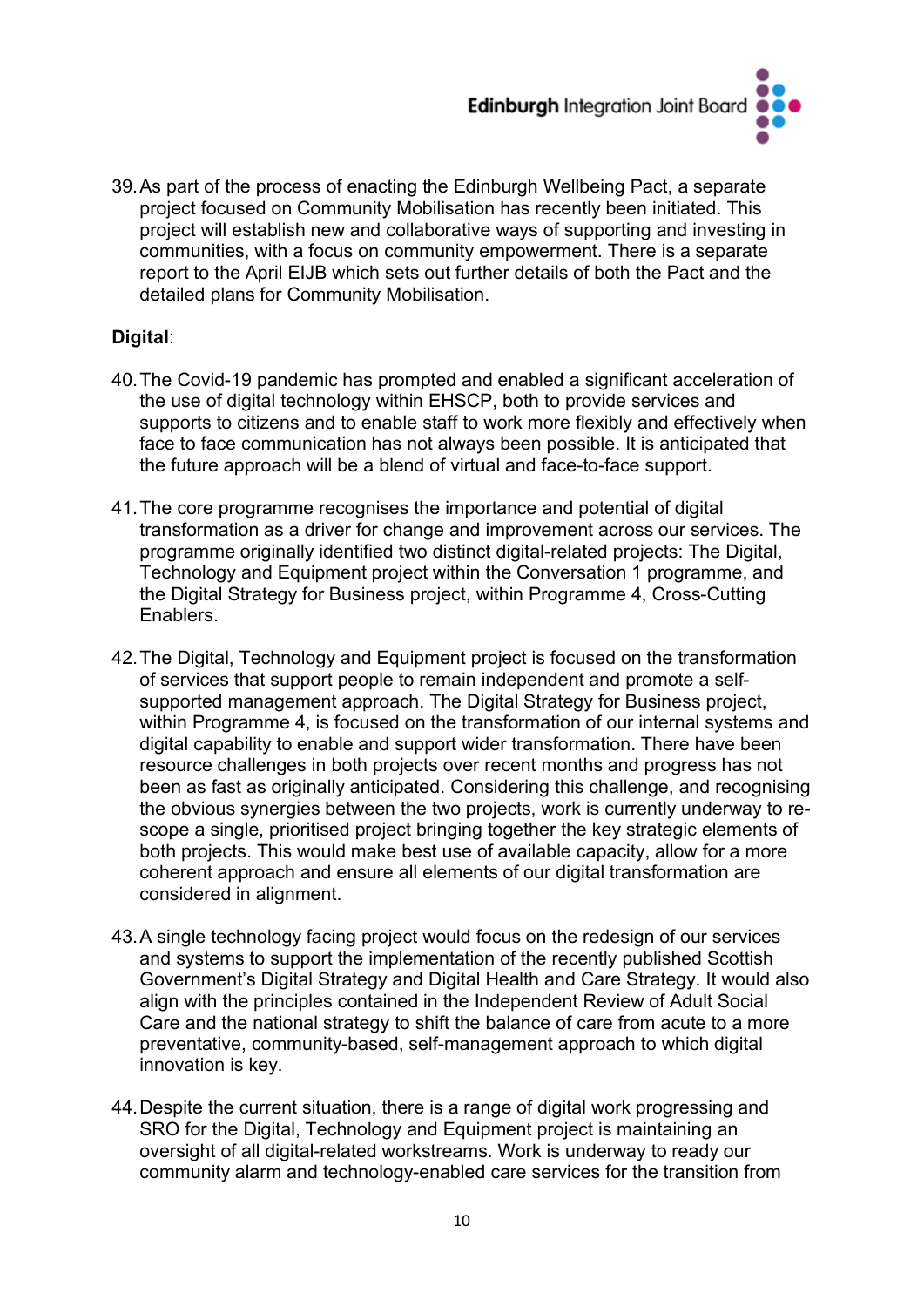

analogue to digital connectivity. Dedicated project management resource has been secured to drive this work. Whilst the project sits out with the core programme structure, it will provide the essential foundations to allow future transformational change and innovation in the delivery of technology-enabled care. Work is also progressing in the preparation of a business case to replace the current, outdated Webroster scheduling system (used in homecare services) with an updated and fit-for-purpose alternative which will link and align with other systems used now and in the future within EHSCP.

#### **Monitoring and Measuring Impact**:

- 45.Work has been done to identify appropriate benefits measures for the programme where possible. It should be noted that the projects within the core programme are at different stages of maturity. Not all projects are yet able to confirm measures or report data.
- 46.Benefits and evaluation will continue to be a focus of the programme team going forward. Additional data analyst resource has recently been secured to support the programme and to provide greater transparency and understanding of the impacts of transformation. The current status of benefits measures for all projects is set out at Appendix 5.

#### **Future Milestones and Next Steps**:

- 47.Several projects within the core programme will shortly bring forward reports to the EIJB setting out proposals for change. Reports will set out full details of any proposed changes to service models and will include full details of any required investment or targeted efficiencies and where appropriate, full Integrated Impact Assessments. The milestone plan at Appendix 4 sets out the key reporting dates, which include:
	- Community Mobilisation project and Edinburgh Wellbeing Pact, report to the EIJB in April 2021
	- Phase 1 of the Bed Base Care Strategy, report to the EIJB in June 2021
	- Business case for replacement scheduling tool, report to the EIJB in June 2021
	- New workforce strategy, *Working Together*, report to the EIJB in August 2021
- 48.In addition to this, the programme will continue to report to the SPG giving members the opportunity to shape and scrutinise proposals and progress.
- 49.The transformation programme is currently funded on a one-off basis, with ringfenced investment of £2 million. The transformation team has been recruited on a fixed-term basis, with most temporary contracts due to expire from December 2021. There will be a need for some ongoing support in the mid to longer term to ensure successful delivery of the desired programme benefits. A transition plan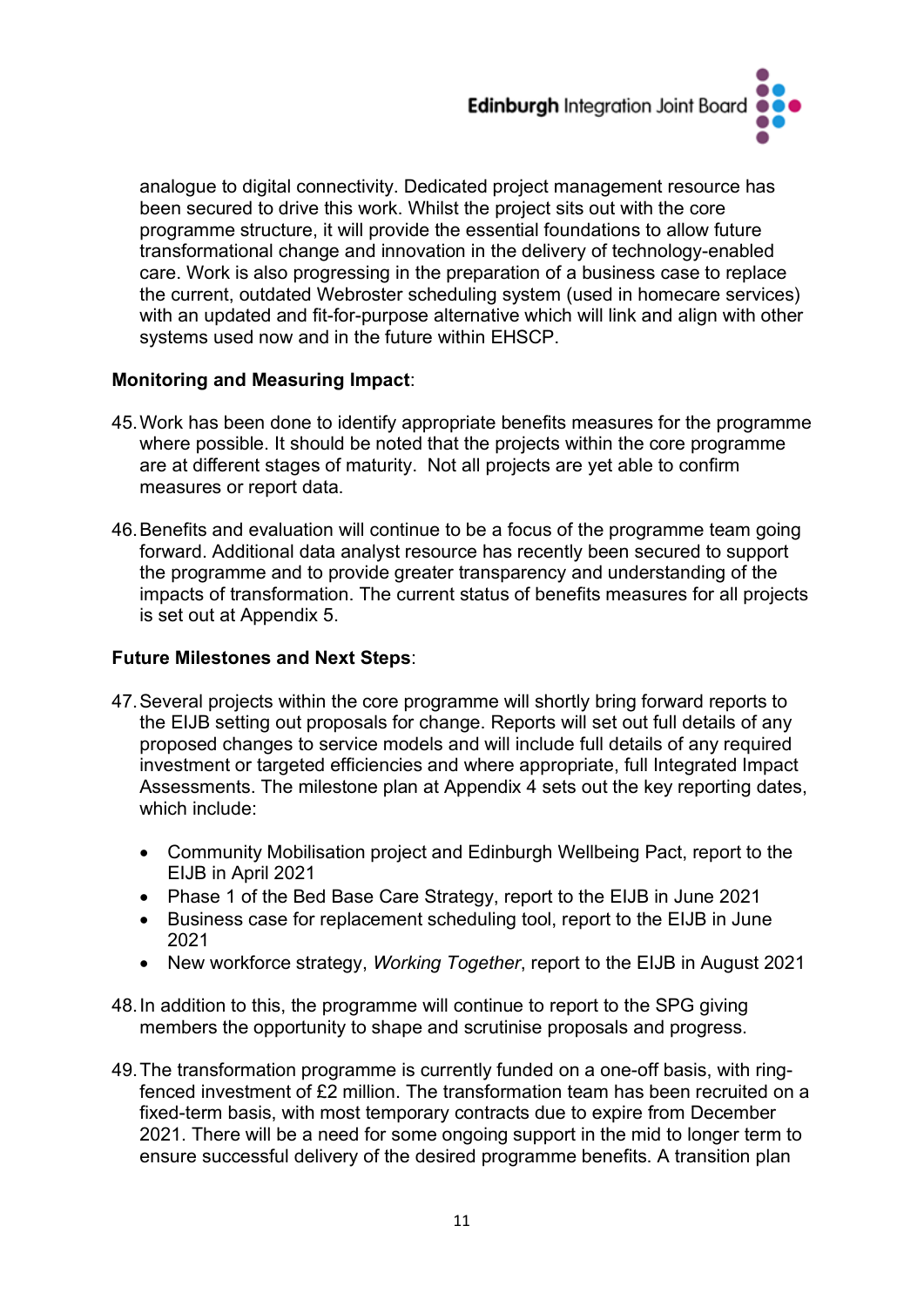

will be produced by August 2020 which aims to provide continuity of support for key strategic priorities.

#### **Implications for EIJB**

#### **Financial**

- 50.The EIJB has committed a non-recurring £2 million in unallocated reserves from to support the delivery of transformation. Current contracts for the transformation team are due to expire from December 2021.
- 51.A transition plan is in development that will map out the current projects into the strategic core programme and EHSCP structure. There may be some associated costs. The plan will be presented to the SPG in August 2021.

#### **Legal / risk implications**

- 52.There are no legal implications arising from this report.
- 53.There are no new implications for Directions arising from this report. As project work is produced through the core programme, associated Directions can be expected.

#### **Equality and integrated impact assessment**

- 54.The next strategic plan aims to ensure good outcomes for the population of Edinburgh and across Lothian where applicable, including those groups with protected characteristics.
- 55.Full integrated impact assessments (IIAs) will be completed for all projects as they develop to ensure the impact of any changes are fully understood and managed.

#### **Environment and sustainability impacts**

- 56.There are no environment and sustainability impacts arising from this report. However, it is recognised that all future models of care and delivery must take due cognisance of the impacts on the environment and in respect of climate change targets, including Edinburgh 2030.
- 57.Future strategic planning and core project outcomes will comply at best effort with the EIJB Climate Change Charter which is presented to the April EIJB for approval.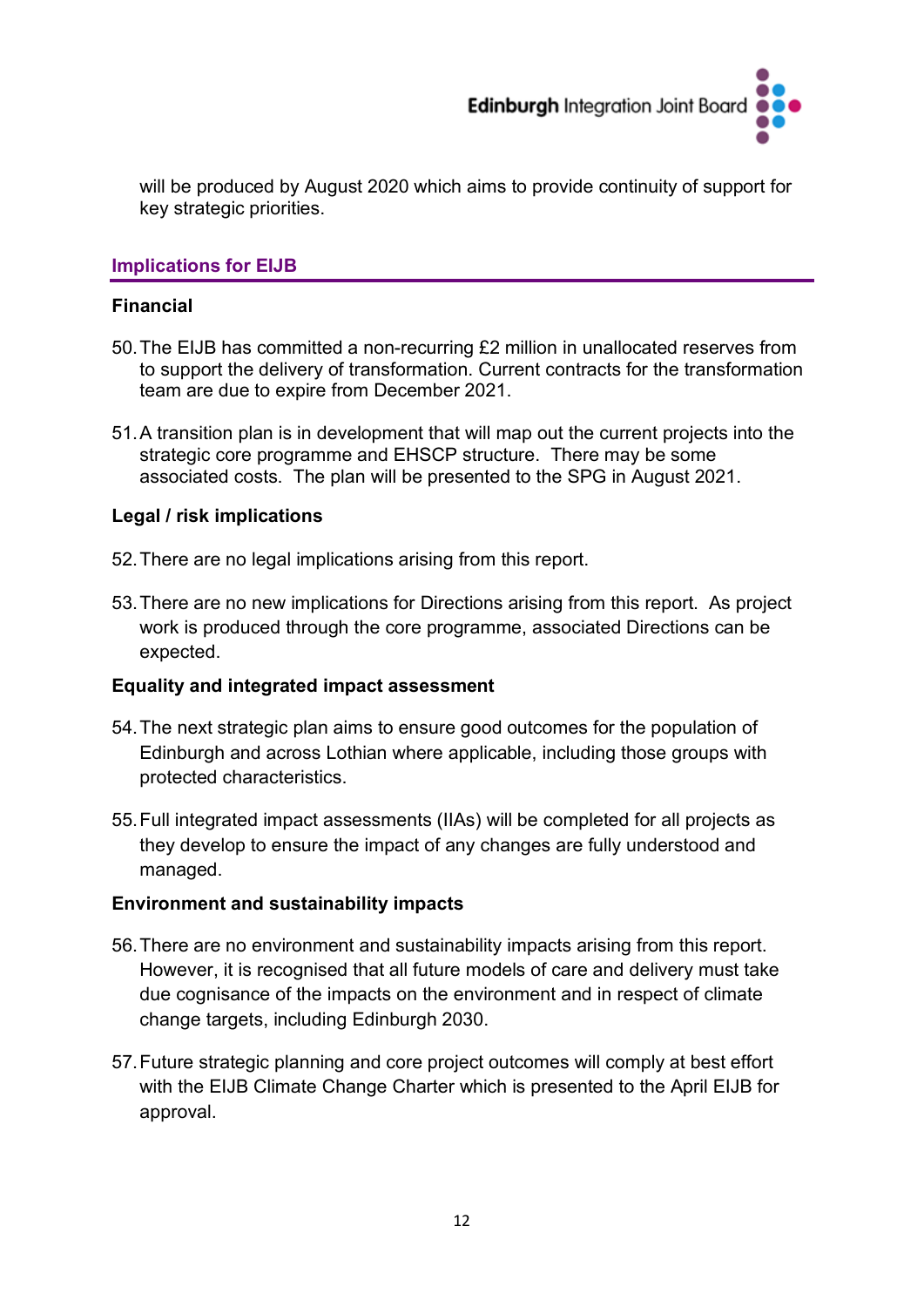

#### **Quality of Care**

58.The improvement and recovery programme sets out to improve the quality of care and people's experience and access to care in Edinburgh and across Lothian.

#### **Consultation**

- 59.An engagement plan on the next strategy began on 26 February 2021 and will run throughout the remainder of the year. The first roadshows have focused on EHSCP staff. A plan is being finalised for engagement with the third and independent sectors and the wider public and will be presented to the SPG in May 2021.
- 60.The communications and engagement strategy is being presented to the April EIJB for approval. This strategy includes messaging around the EIJB strategic ambitions and a drive to raise awareness of, and participation in, the elements of the strategic core programme.
- 61.Programme boards have been running since August 2020 and comprise broad stakeholder representation, including staff, unions and representatives from partner agencies and the third and independent sectors.
- 62.Engagement and consultation plans and if necessary, communication campaigns will be created for individual projects as appropriate.

#### **Report Author**

#### **Tony Duncan**

#### **Head of Strategic Planning**

Email: [tony.duncan@edinburgh.gov.uk](mailto:tony.duncan@edinburgh.gov.uk) Telephone: 07935208040

Contact for further information: Name: Jessica Brown, Transformation Programme Manager

Email: [jessica.brown@edinburgh.gov.uk](mailto:jessica.brown@edinburgh.gov.uk) Telephone: 07971670764

#### **Background Reports**

- 1. [Transformation and Change -](https://democracy.edinburgh.gov.uk/Data/Edinburgh%20Integration%20Joint%20Board/20190208/Agenda/item_54_-_transformation_and_change_-_developing_the_edinburgh_model.pdf) EIJB report February 2019
- 2. [Strategic Plan 2019-22 –](https://democracy.edinburgh.gov.uk/documents/s4851/Combined%20Strategic%20Plan.pdf) EIJB report August 2019
- 3. Return to Transformation [EIJB report July 2020](https://democracy.edinburgh.gov.uk/documents/s24784/Item%207.1%20-%20Return%20to%20Transformation.pdf)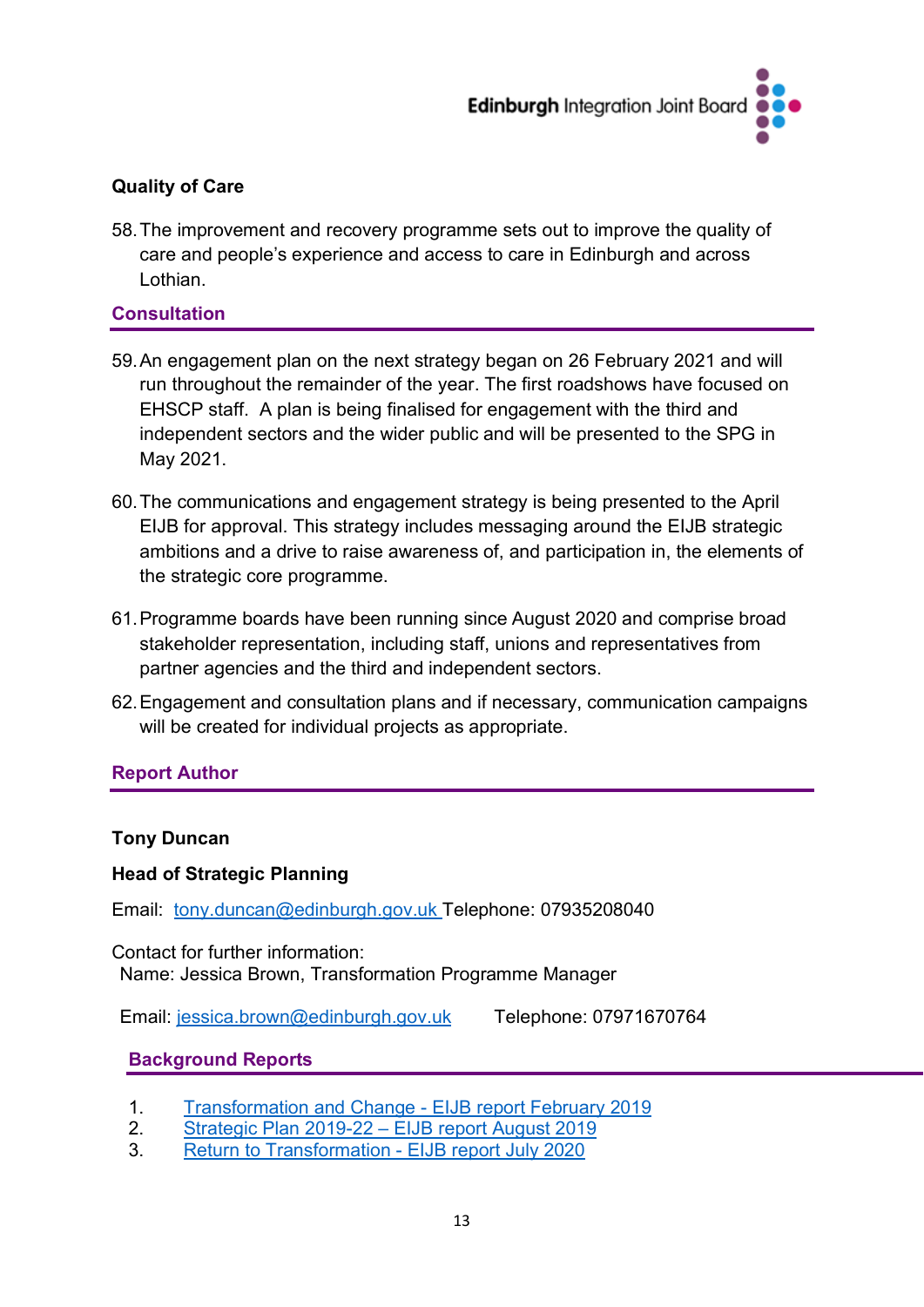

#### **Appendices**

- Appendix 1 Appendix 2 Appendix 3 Appendix 4 Appendix 5 Higher-level strategic framework V1 3-year strategic plan framework V2 Slide pack on ENDS, WAYS and MEANS and strategic priorities Transformation Programme Milestone Plan Transformation Monitoring and Measuring Success
	-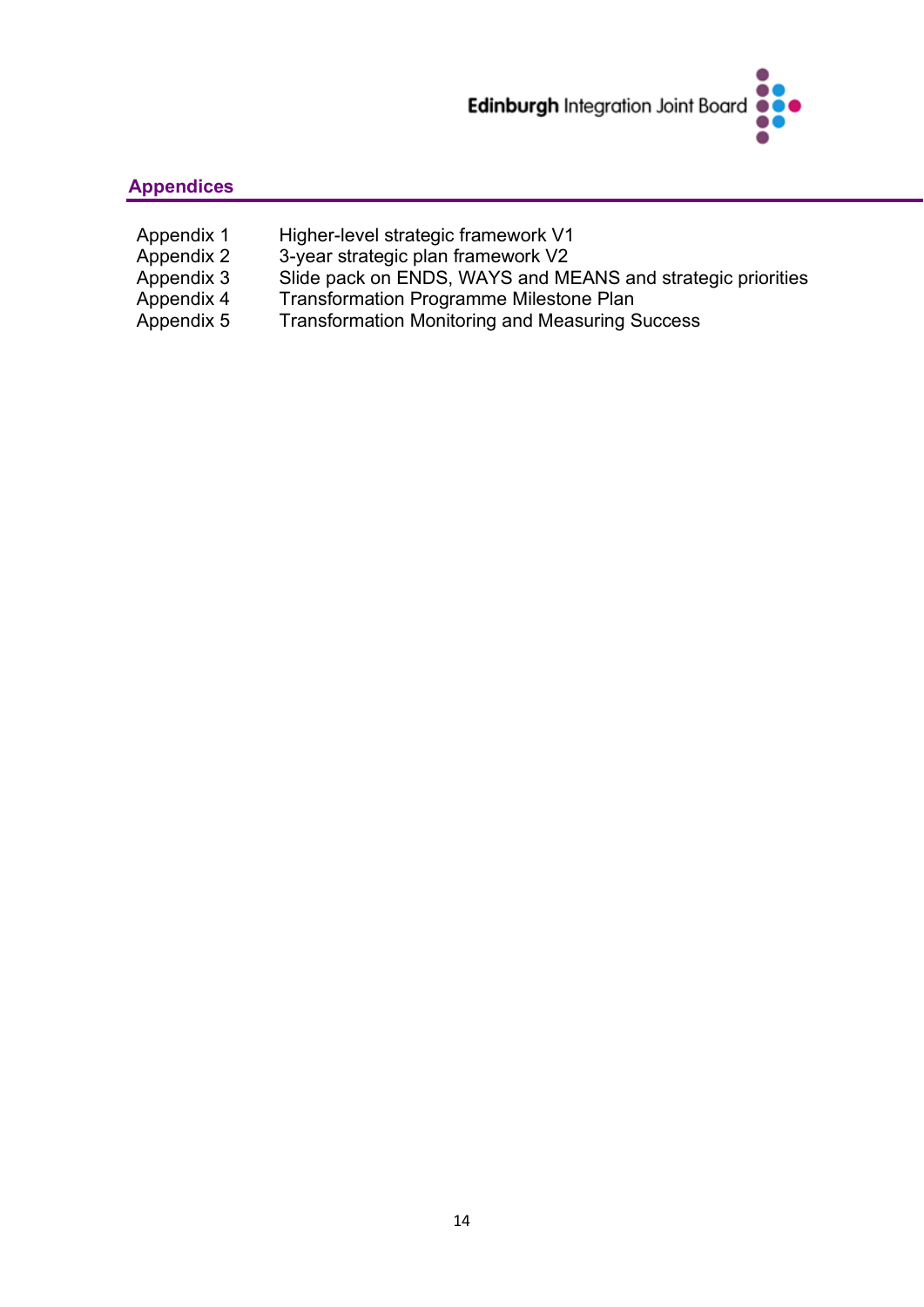#### **Appendix 1 to EIJB Strategy Progress Report 27 Apr 21**

#### **EDINBURGH INTEGRATION JOINT BOARD (EIJB) - HIGH LEVEL STRATEGIC VISION – Version 1**

#### **INTRODUCTION**

- Purpose of the vision to inform future 3-year strategic commissioing planning cycles
- Set out values
- Explain how national guidance, JSNA and related academic works have influenced the vision
- Include necessary EIJB governance arrangements?
- Describe the connectivity from vision to delivery and monitoring to review:

# **EIJB Strategic ENDS and Linkages**



#### **STRATEGIC CONTEXT – STEEPLED ANALYSIS (FED FROM JSNA AND WIDER RESEARCH)**

**Social**:

- **Inequalities**
- Impact of Poverty Commission Report
- Impact of Adult Social Care Review?
- Expectations and 'dependencies' tackle through Edinburgh (Wellbeing) Pact
- Workforce pressures ageing workforce and lack of replacement levels tackle through workforce strategy
- Legacy of COVID-19 pandemic on ways of working and living?
- University city and significant tourist attraction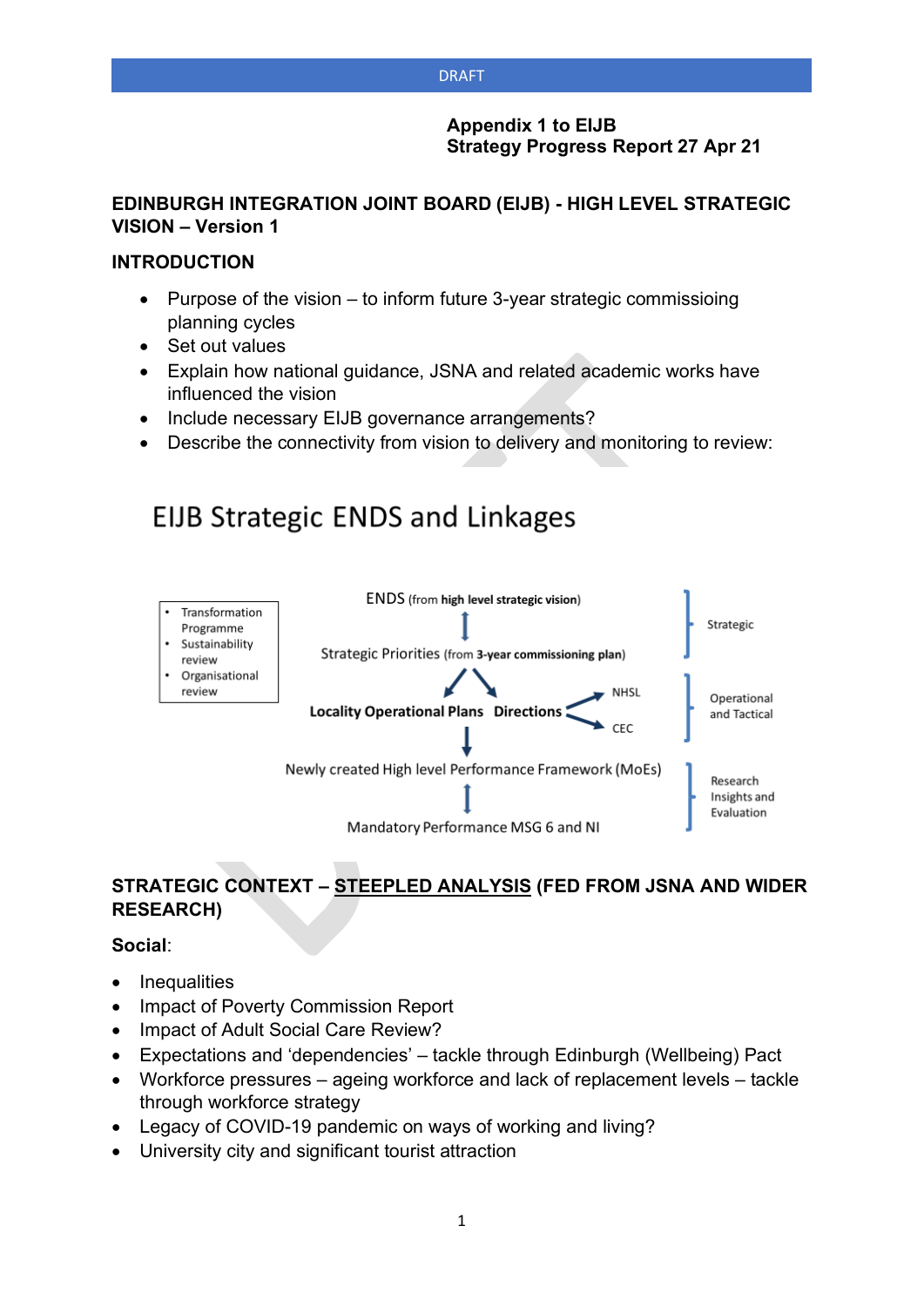#### **Technological**:

- Emerging tech-enabled care
- Clinical innovation
- Future impact and utility of AI and robotics
- Inter-generational transitions and continuity measures
- Equipping the front line
- Integrated Management Information Systems

#### **Economic**:

- Downward pressure on budgets and post COVID effect
- Post BREXIT effect?
- Drive for efficiency and delivery of 'more for less' move to direct funding of IJBs?
- Significant budget savings target over the next three years and beyond
- Track national initiatives in HSC both Scottish national and UK

#### **Environmental**:

- Growing importance nationally and internationally
- Impact of Climate Change 2030 target and recent UK GOV statements
- EIJB Climate Change Charter
- Need to take account of environmental protection in everything we plan

#### **Political**:

- Increasing HSC demand and cost a global strategic concern
- Instability through BREXIT and potential pressure on new independence vote
- Impact of local politics on EIJB aspirations?
- $\bullet$  Integration The Act review and evolution
- Impact of Adult Social Care Review

#### **Legal**:

- Statutory responsibilities in HSC what is the minimum?
- How do we benchmark across Scotland? Anything Edinburgh specific?
- Considerations WRT the emerging Edinburgh (Wellbeing) Pact
- The Act and Integration changes consequences

#### **Ethical**:

- Must stand by our values
- Ensuring consistency locally (and nationally Impact of Adult Social Care Review?)
- What is the risk if forced to reduce levels of care due to cost? What might shape decision making in this context?
- Impact of Edinburgh (Wellbeing) Pact and consequence of 'realistic medicine'?
- Awareness of reputational risk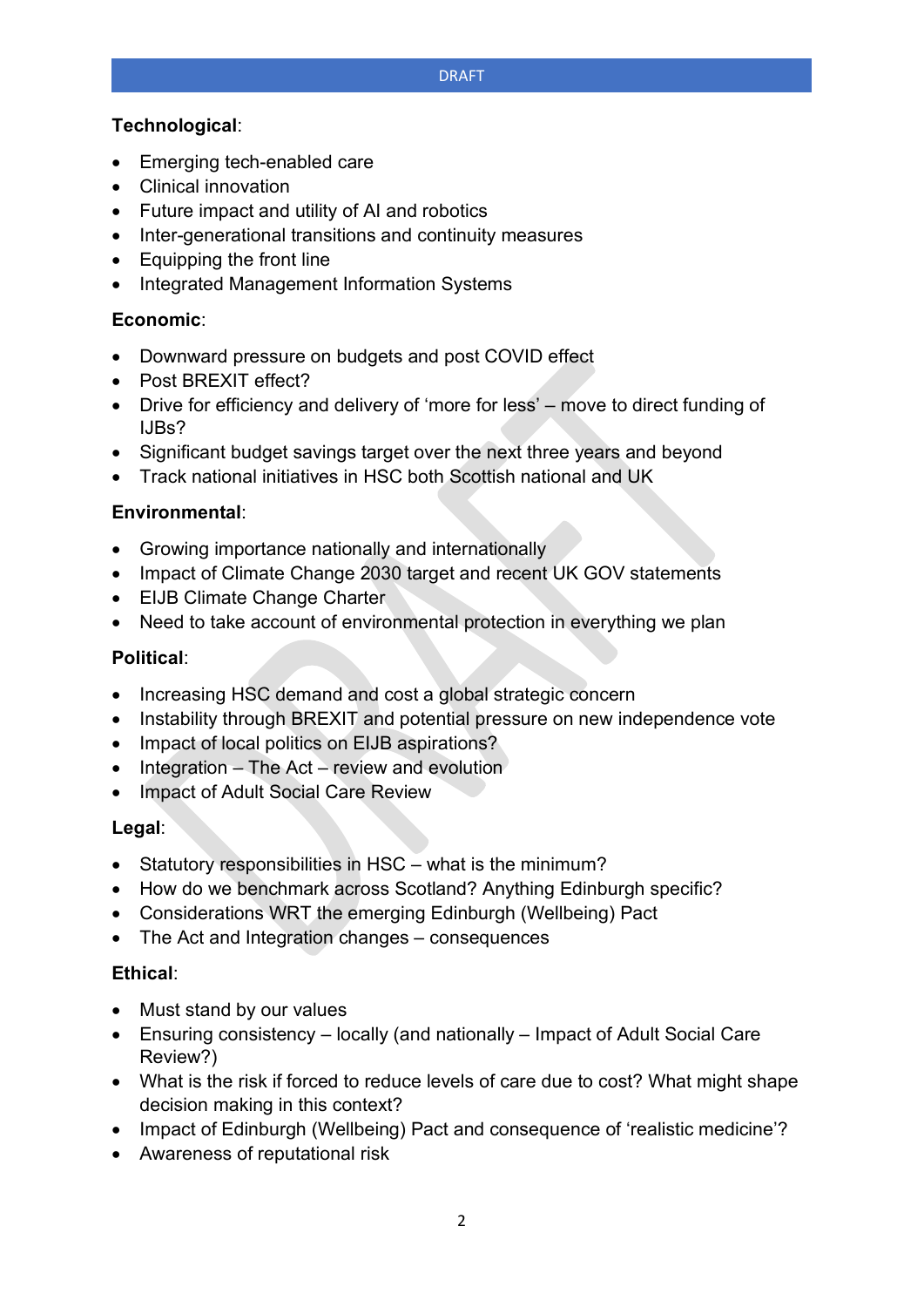#### **Demographics**:

- Circa 6K additional people annually
- What is the inflow versus outflow?
- Understanding the impact of urbanisation
- Projection on age profiles and HSC demand multi-morbidity
- Shaping priorities within the new JSNA programme
- Impact on future laydown by City and by Locality GP practises, future house building, future proofing and adaptations

#### **STRATEGIC FRAMEWORK**

The EIJB strategic framework is designed to guide current and future planning cycles. The existing framework is summarised below and will be updated IAW the SPG approved refined ENDS, WAYS and MEANS:

#### **Where do we want to be? (ENDS)**

- A sustainable, well performing and trusted health and social care system
- A clearly understood and supported Edinburgh health and social care Offer which is fair, proportionate and consistent
- A person-centred, patient first and Home First approach
- A motivated, skilled and representative workforce
- An optimised partnership with the voluntary and independent sectors
- Care supported by the latest technology
- A culture of continuous improvement and innovation

#### **How are we going to get there? (WAYS) – strategic priorities could sit here?**

- Develop and agree a refreshed Edinburgh health and social care Offer with our citizens
- Roll out the Three Conversations approach across the city over time
- Work towards shifting the balance of care from acute services to the community through Home First supported by our transformation programme
- Continue to build our partnership with the voluntary and independent sectors
- Work with the housing sector to ensure new and existing housing options to support people to live independently
- Continue to tackle health inequality rooted in poverty as a major cause of failure demand
- Deliver this Strategic Plan over the next three years and continue the transformation programme over future planning cycles
- Generate a unity of purpose and build momentum

#### **What resources and enablers must we manage effectively to support us? (MEANS)**

- Scottish Government, partners, COSLA and EIJB direction
- Learn from others; across Scotland, the wider UK and internationally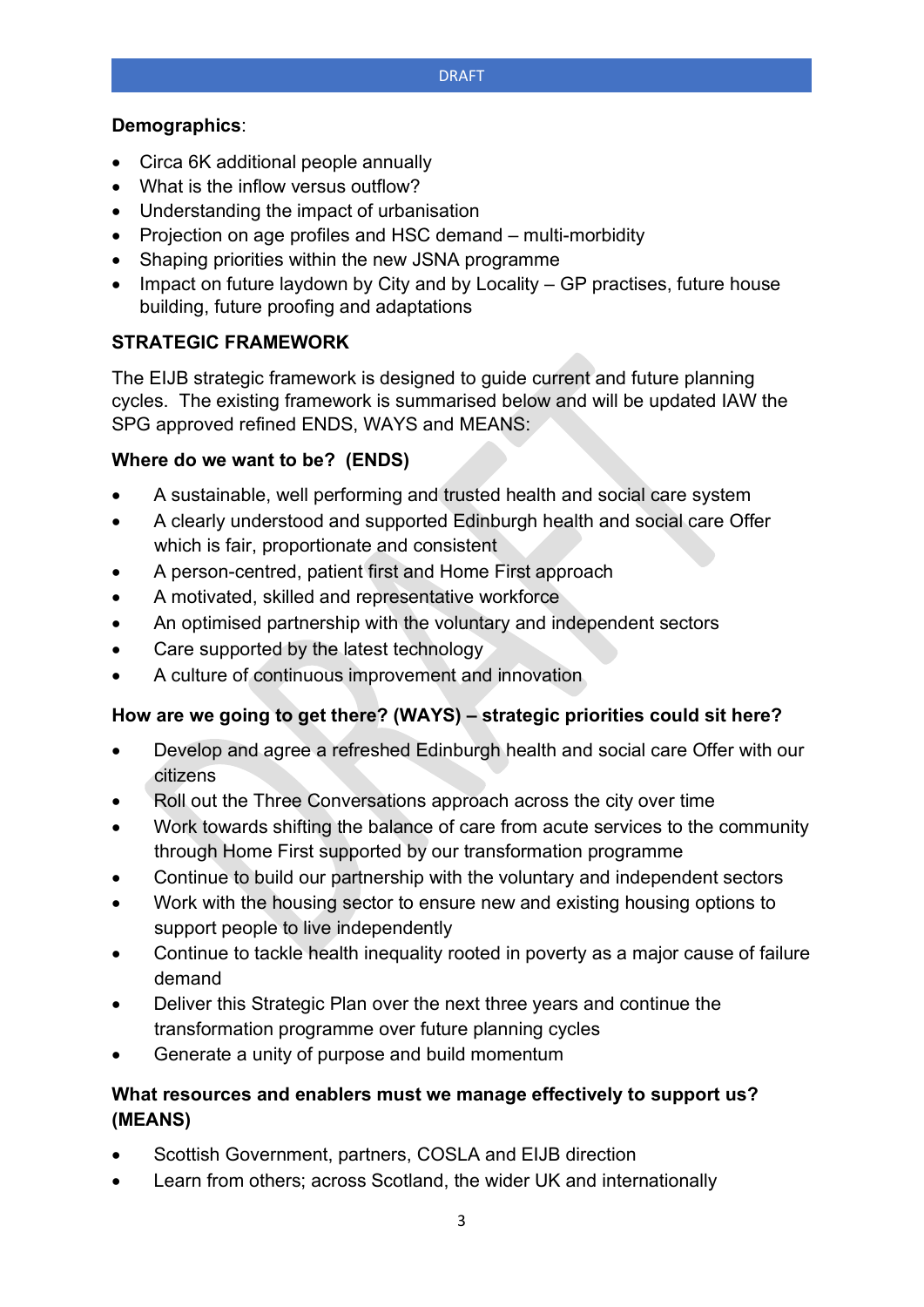Provide good governance, planning, commissioning and market facilitation

- Finance effective planning working towards a balanced budget
- Workforce publish our strategy to mitigate pressures and to work closely with partners
- Infrastructure right sizing, future planning and co-production achieving effective balance across the bed base
- Shaping the future development of housing in Edinburgh to take account of strategic trends
- Technology identification of emerging and proven solutions –implementing commercial off the shelf and spend to save initiatives
- Communications and engagement with our partners and with our citizens
- Improved insight, data capture, analysis and performance management

#### **Supporting themes:**

- A deliberate shift to early intervention and prevention, building independence and resilience at individual and community level
- Working across life stages and ages to create more cohesive and seamless services
- Service users empowered to design their own care (through the design of services and the consistent use of good conversations)
- Resources joined up and working together both within and across our localities and the third and independent sectors
- People gain access to resources and services in a timely manner.
- Third sector services in communities are supported to meet the needs of people who fall below statutory criteria
- People know what services are available and how to access these services, ideally through a single point of contact
- Service users are involved in the planning of services that affect them
- Carers are supported to carry out their role in a way that supports the carers health and wellbeing
- Success is demonstrated based on a range of measures including outcomes for people

#### **THREE HORIZONS PLANNING**

- $\bullet$  0 6 years (2 cycles current and next)
- $\bullet$  6 18 years (following 4 cycles)
- 18+ years

#### **SWOT ANALYSIS – TO BE REVIEWED AND REFINED**

#### **Strengths**

- Broad acceptance that status quo is unsustainable
- Good level of engagement and interest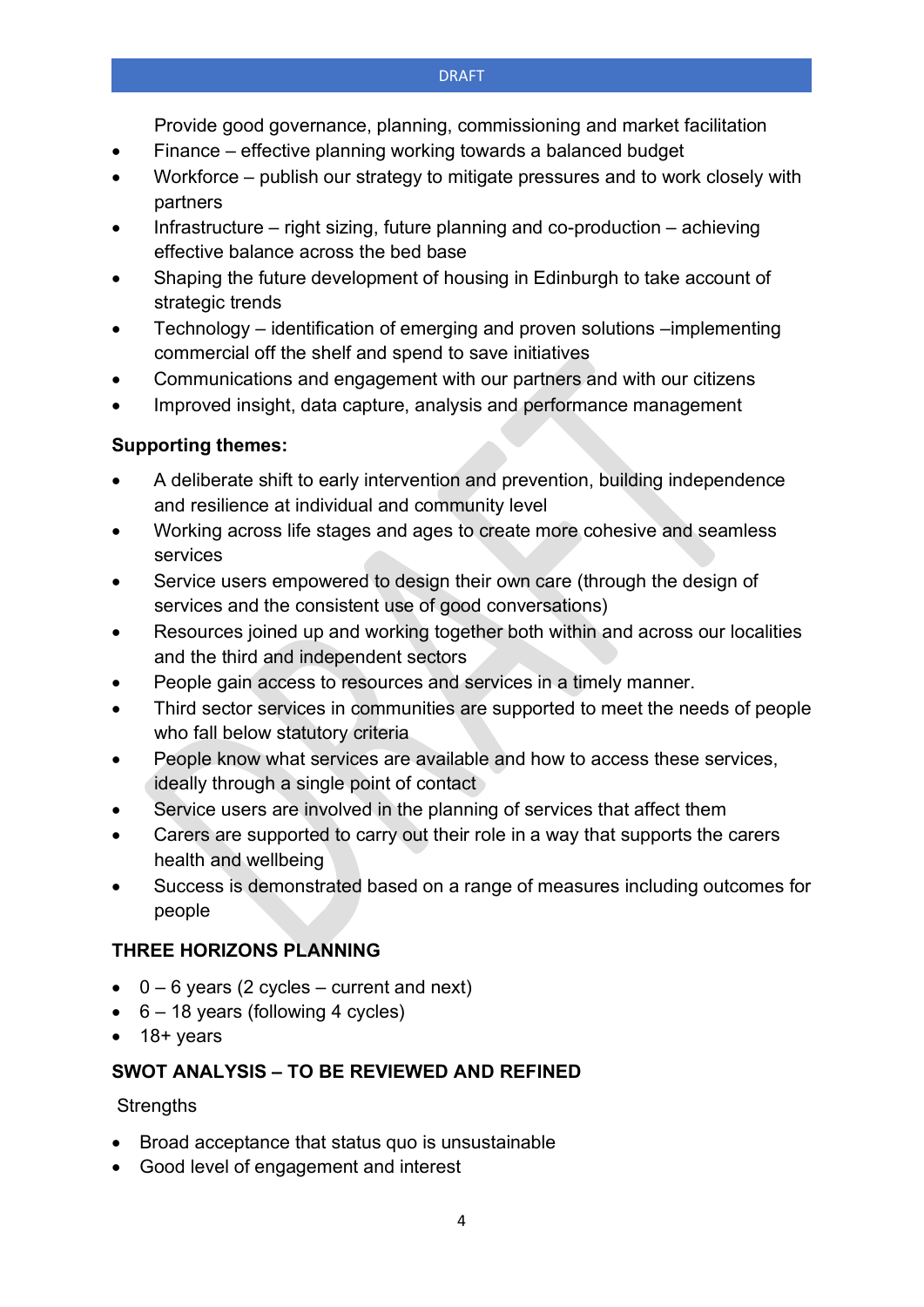- 3 Conversations track record
- Additional resource for transformation
- Supports SG direction
- Transformation Programme supported by CEC and NHSL

#### Weaknesses

- Based on 2015 JSNA
- Constrained by 3-year planning cycles
- Strategic Principles pre-set (no change?)
- Implementation timeframe possibly 3-4 planning cycles (a reality)
- Our starting position? Culture and cynicism? Two tribes
- Negotiated budgets with Partners

#### **Opportunities**

- Redefinition of Edinburgh HSC Offer/Pact
- Engagement of partners including 3<sup>rd</sup> and independent sectors
- GGI review and new committees
- Efficiencies through redesign and transformation
- To change cultures + grow confidence
- Restructuring to match desired Ends, Ways, Means
- Reviews to bring structural alignment, coherence and rigour

#### **Threats**

- Risk of Political concern raised by content of new Edinburgh HSC Pact
- Change fatigue = consent and evade
- Potential delays in delivery = loss of momentum and confidence
- Time to realise benefits on the ground
- Financial pressures
- Loss of continuity in leadership positions including EIJB membership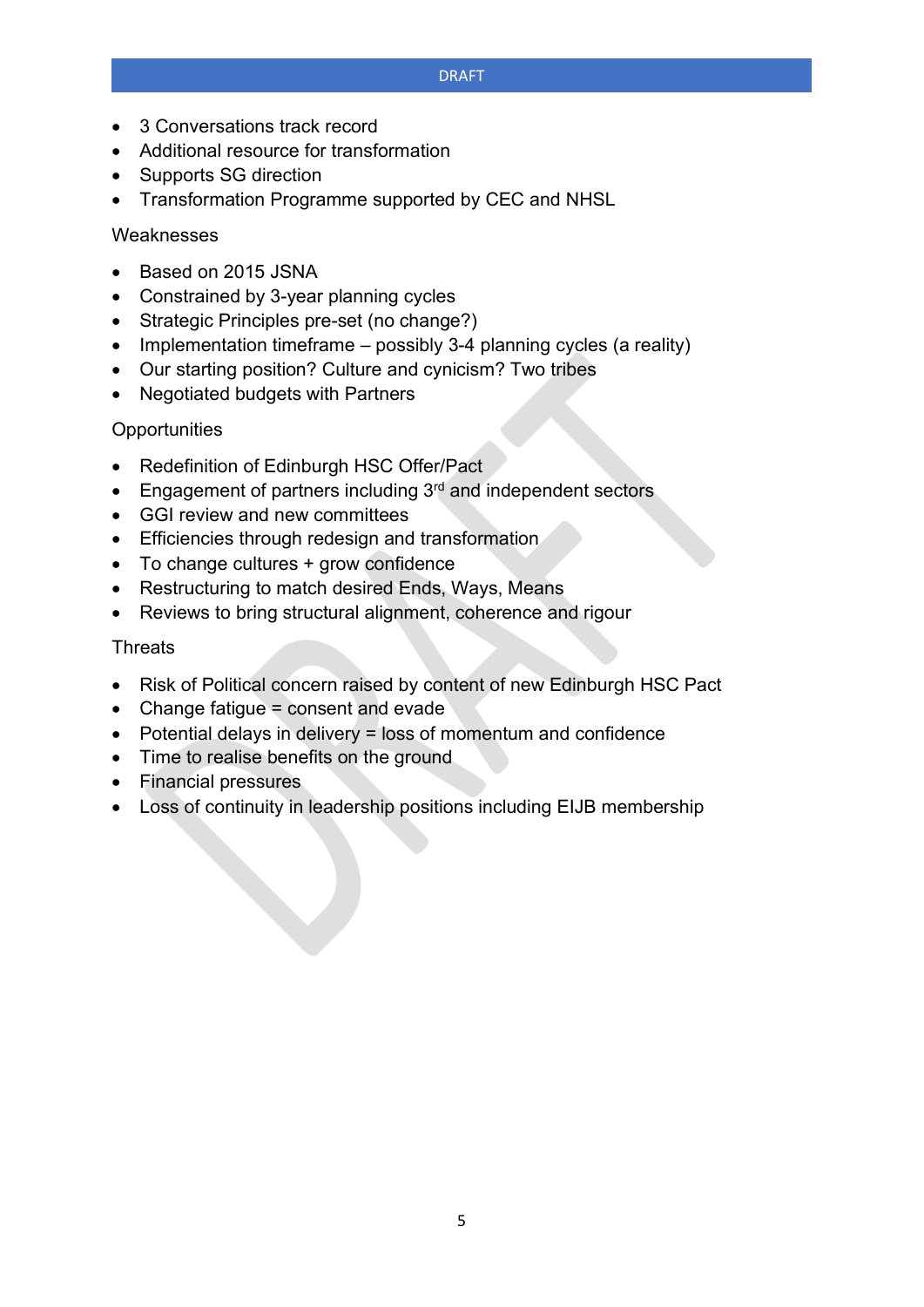#### **Appendix 2 to EIJB Strategy Progress Report 27 Apr 21**

#### **EDINBURGH INTEGRATION JOINT BOARD STRATEGIC COMMISSIONING PLAN 2022-2025 – Framework (Version 2) – (to be drafted in Arial font 12)**

#### **Foreword** – Tony Duncan

- Developed from existing SP
- COVID effect

#### **Executive Summary** – Tony Duncan

- Based on deliverables over next 3 years
- COVID effect

#### **Vision and Intent** – Tony Duncan

- Developed from existing SP
- Strategic context link to higher level strategic direction and JSNA
- Strategic priorities assigned as WAYS towards delivery of strategic ENDS?
- Outcomes focussed but must cover client group

#### **Strategic Direction to Delivery** – Tony Duncan + tiger team

- Description of 'golden thread' from higher level and overarching strategic direction through 3-year commissioning plans to Locality Operational Plans and Directions (with awareness/agreement of Partners)
- SG Review of Adult Social Care impact and consequences?
- Opportunity here to set out smart objectives
- Financial plan/aspects Moira Pringle and Jenny McCann
- Shape outcomes and content from the sustainability work (TBC) Hannah Cairns and Philip Glennie
- Take account of emerging CEC Business Plan and NHSL emerging strategic framework?

#### **Core Programme (transition from transformation)** – Jess Brown and Tony **Duncan**

- Key to delivering EIJB strategic ambitions
- Description of the programme and the individual projects what has been done, where we are and where we are going
- Demonstrate links to research support and stakeholder engagement including  $CI$ , HIS,  $3<sup>rd</sup>$  and independent sectors, clinicians, etc
- Will pick up detail in terms of deliverables in the implementation section

**Implementation**: EIJB Priorities over the 3-year cycle – Tony Duncan + tiger team/functional leads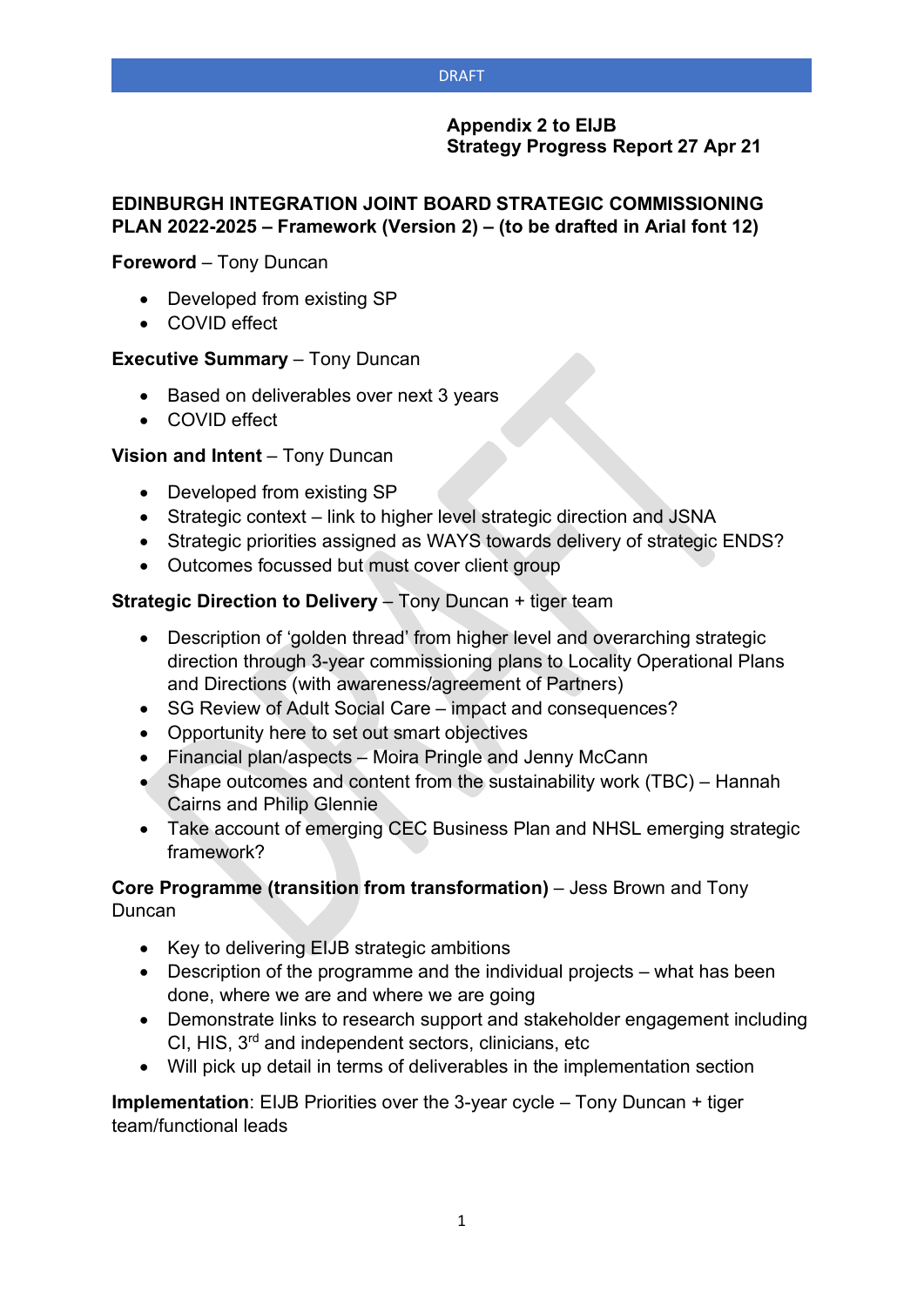- Set out the sequence of changes to be implemented over the 3-year period from the core programme – this is key – benefits
- Can include necessary groundwork for the next cycle
- What are we going to do over what time period?
- Linkages to the sustainability work (TBC) Hannah Cairns and Philip Glennie
- Working with our 3<sup>rd</sup> sector and independent sector provider colleagues
- Intend to bring in service areas here with individual priorities (where are we and where are we going?):
	- o Mental health Linda Irvine Fitzpatrick and Colin Beck
	- o Disabilities Mark Grierson
	- $\circ$  Primary Care David White
	- o Older people and Carers Katie McWilliam
	- o Hospital and hosted services Sheena Muir
	- $\circ$  Long term conditions Amanda Fox
	- o What else? From gap analysis

#### **Communications and engagement** – Lauren Howie and Tony Duncan

• EIJB comms + engagement strategy will inform this section

**Finance** – Tony Duncan and Moira Pringle

- Align to activity at best effort
- Identify areas for investment and disinvestment

#### **The Market (or Market Facilitation)** – Tony Duncan and Moira Pringle

- Must cover this off due to IA action and CI OPIP
- Feed from home-based care project experience and One Edinburgh concept

#### **Commissioning Cycle** – Tony Duncan + tiger team

- Description of process and timelines as applicable
- Focussed on priorities informed by ongoing internal work
- HIS best practise documentation?
- Do we/can we prioritise contracts?
- Relationship with  $3<sup>rd</sup>$  sector and independent provider colleagues

**Managing Performance** – Susan McMillen and Tony Duncan + performance team (CEC and NHSL)

- Describe performance architecture to include regular reports, trend analysis and APRs
- Set out new measurements of effectiveness (MoE) as EIJB performance measure supporting the strategic priorities

#### Appendices as required

**Housing Improvement Statement** - to be informed by Future Focused Housing project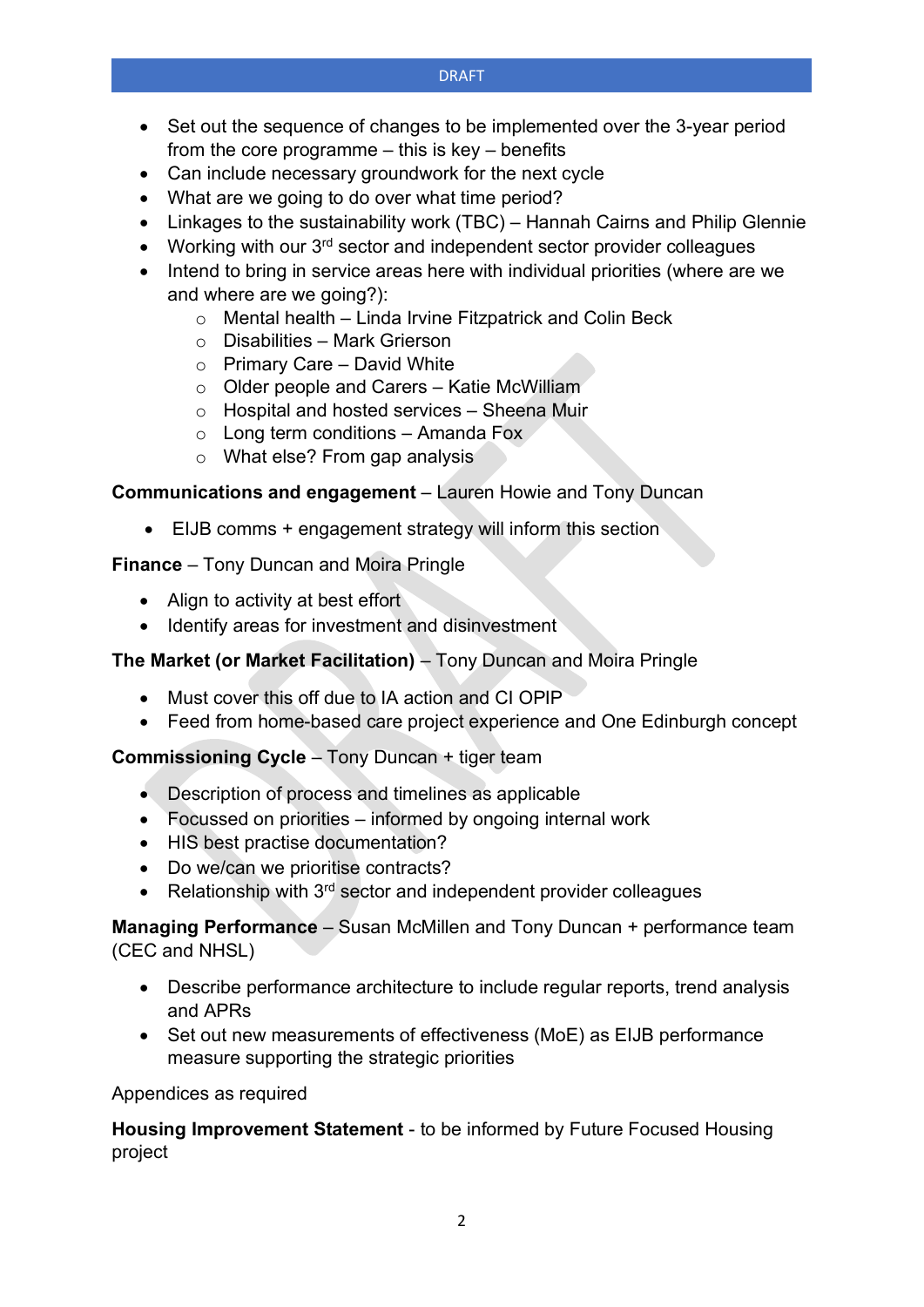

# **EIJB Strategy Progress Update**

# **Appendix 3**

**EIJB 27 April 2021**

**ENDS, WAYS, MEANS and Strategic Priorities**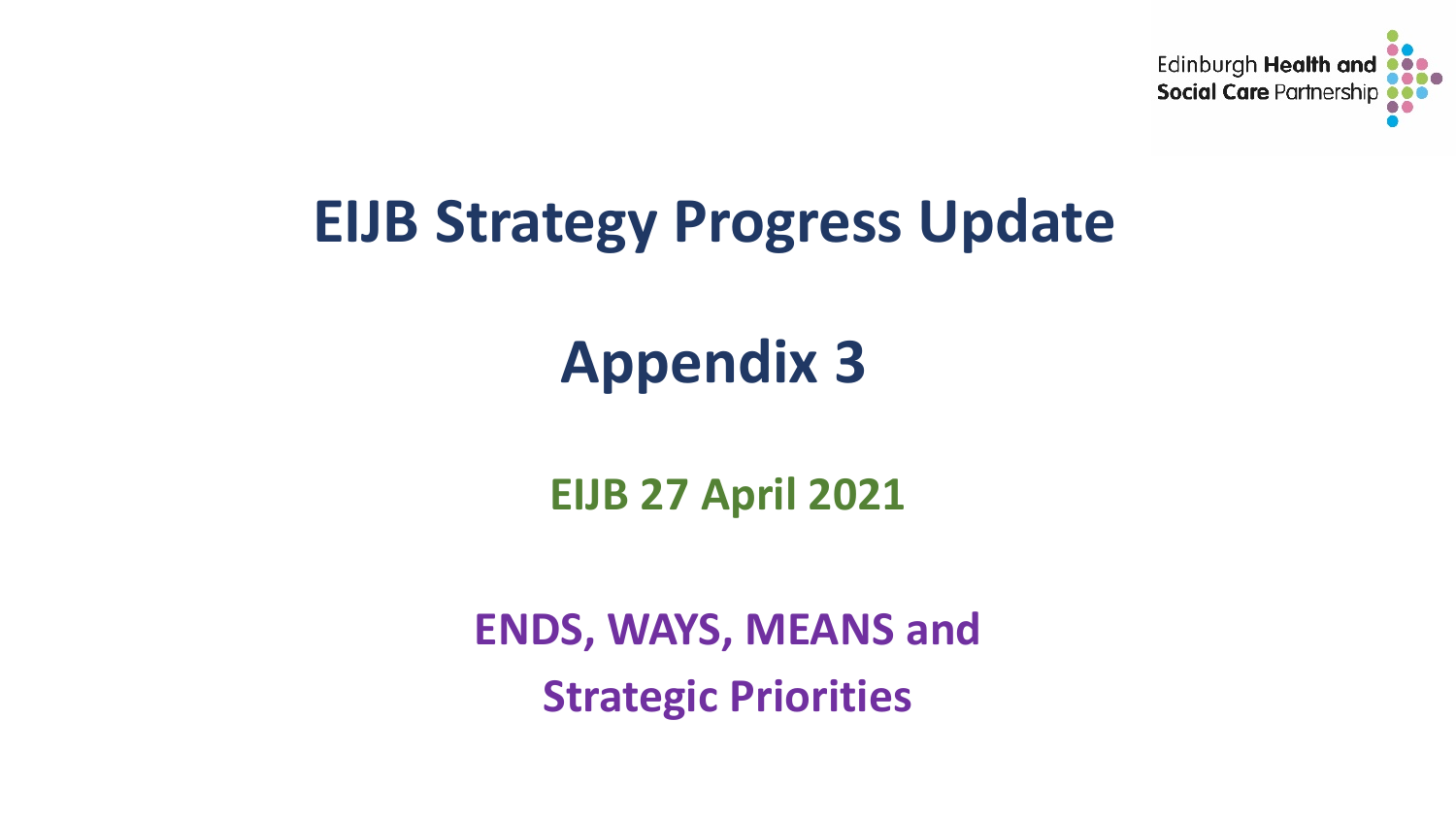## **Vision statement: To deliver together a caring, healthier and safer Edinburgh**

Edinburgh Health and **Social Care Partnership** 

# Strategic ENDS

An integrated health and social care system which optimises partnership with the voluntary and independent sectors

An affordable, sustainable and trusted health and social care system that is fair proportionate and manages expectations

A people centred, patient first and home first approach which offers informed choice

A motivated, skilled and representative workforce with a culture of continued improvement

A bed base optimised to provide the right care, at the right time, in the right place to support care pathways and informed choice

Care supported by innovation, data and the latest technology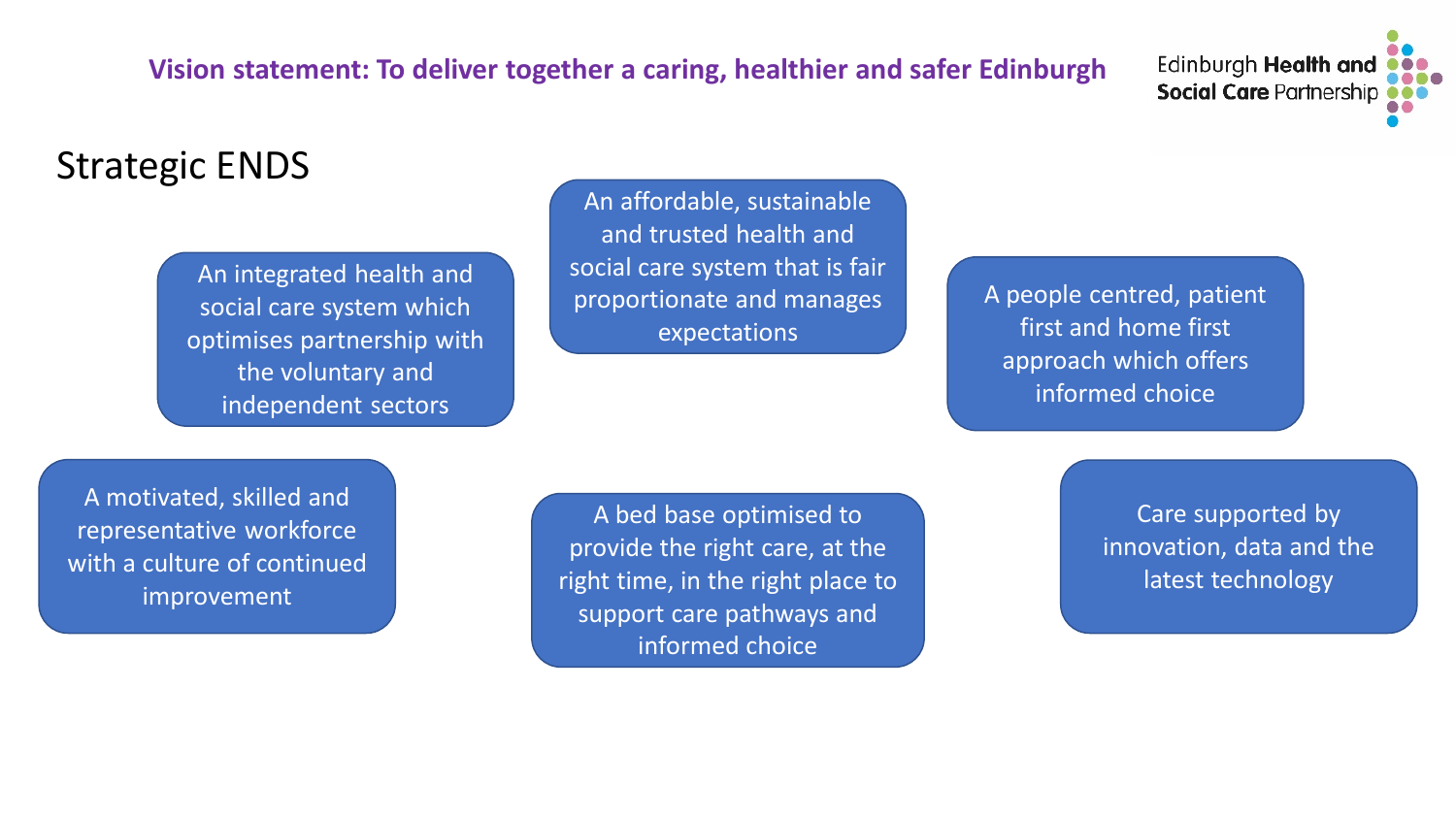# **Vision statement: To deliver together a caring, healthier and safer Edinburgh**

Edinburgh **Health and Social Care Partnership** 

# Strategic WAYS

Improve prevention and early intervention

Improve quality of service and experience

capacity including the voluntary and independent

informed by operational experience, strategic direction and best use of available budget Unity of purpose and momentum

Implement lessons from COVID

Manage our resources effectively and optimise Manage our resources effectively and optimise

sectors **Actively improve integration and adjust where** sectors needed the balance of care from acute settings to Adapt services and re-design where necessary **the community to include the bed base**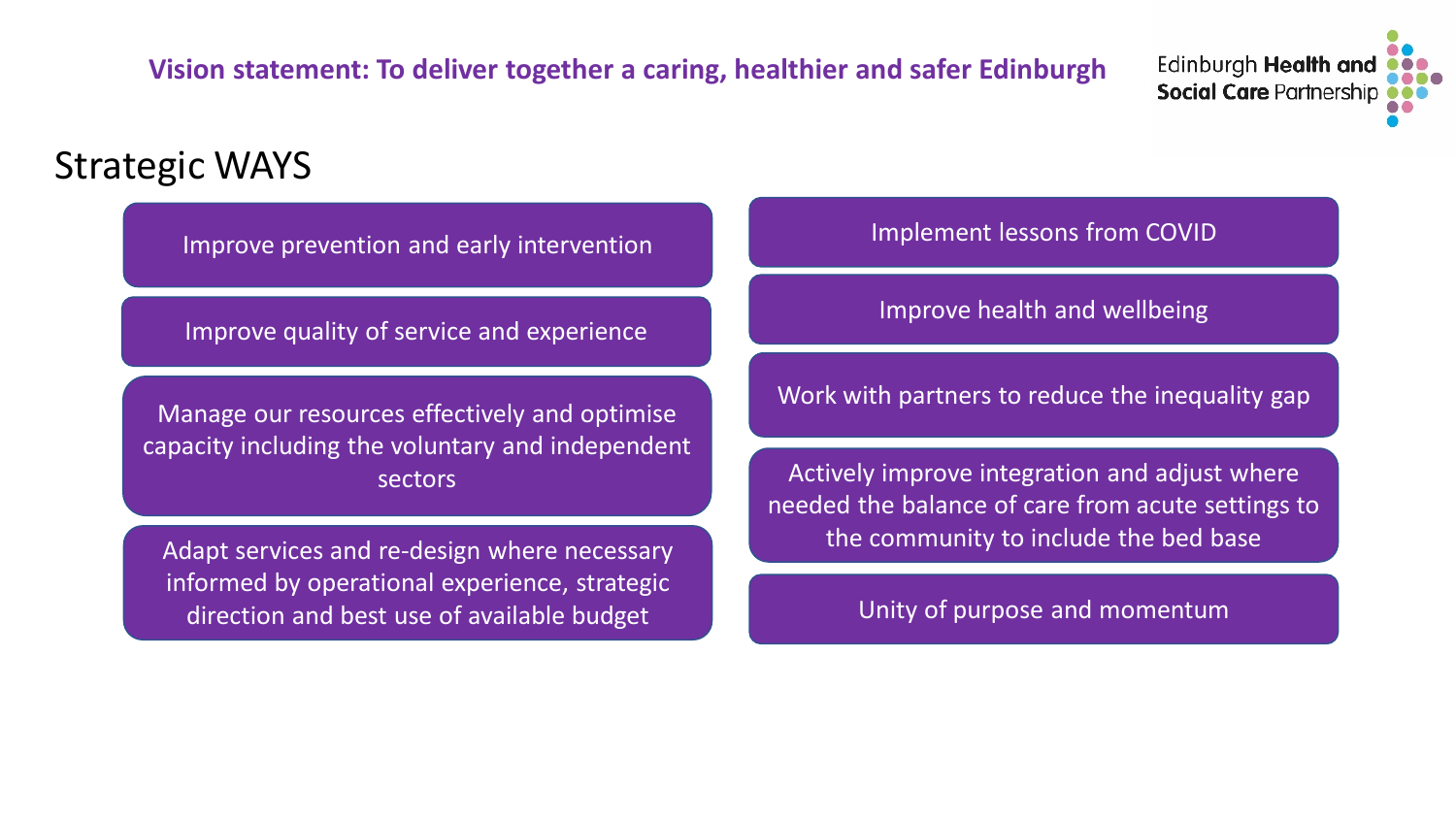**Vision statement: To deliver together a caring, healthier and safer Edinburgh** 

Edinburgh Health and **Social Care Partnership** 

# Strategic MEANS

| <b>National direction</b>                 | <b>Good Governance (EIJB)</b>                        |  |  |
|-------------------------------------------|------------------------------------------------------|--|--|
| <b>Strategic Plans and Transformation</b> | Budget setting and financial management              |  |  |
| Workforce (strategy)                      | Organisational structure (review)                    |  |  |
| Infrastructure (strategy)                 | Data capture, analysis and performance<br>evaluation |  |  |
| Technology (strategy)                     | Comms and engagement and co-production               |  |  |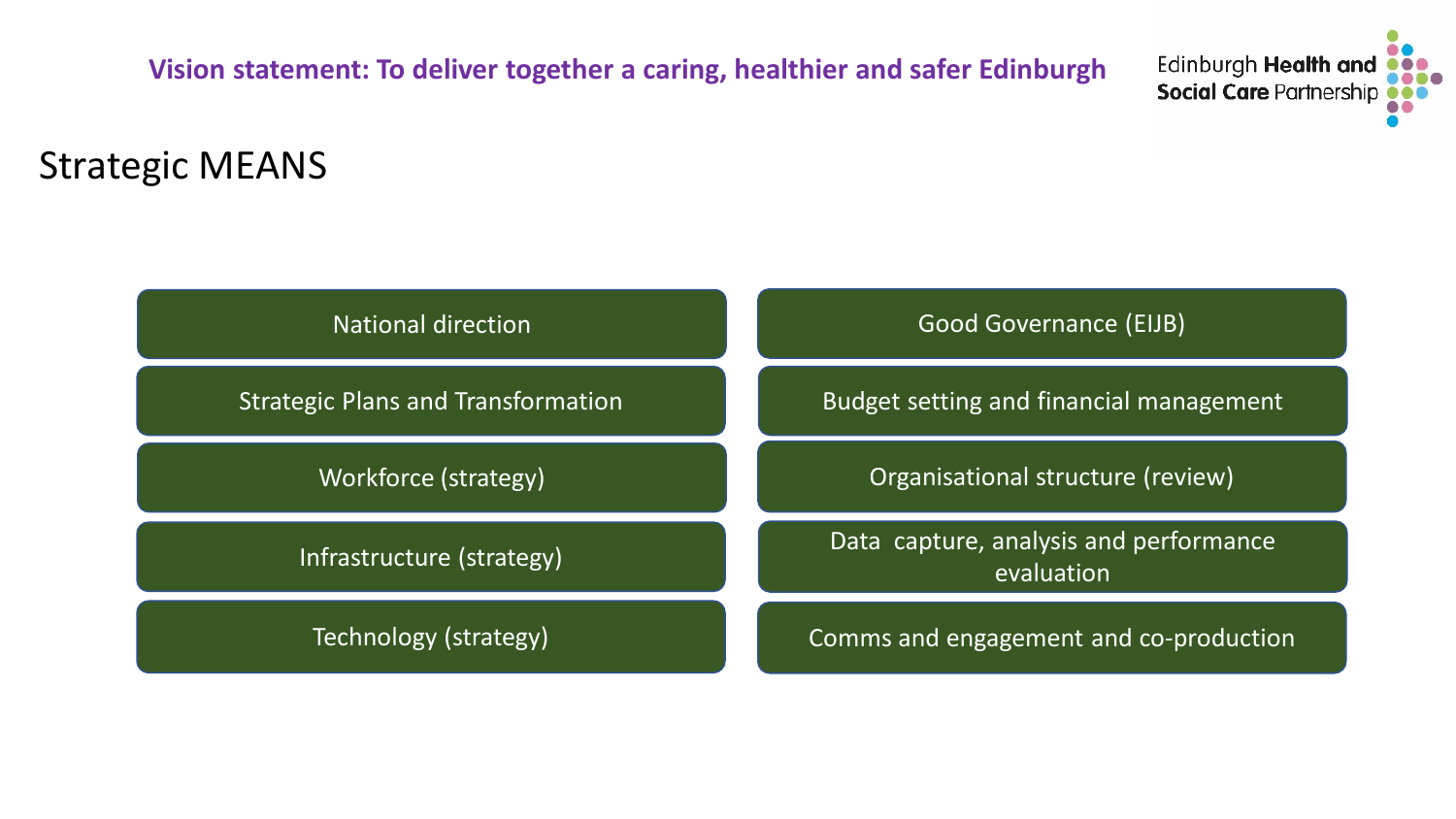# Refined EIJB Strategic Priorities



**Embedding improvements in prevention and early intervention**

**Work with Partners to close the Inequality gap**

**Positively transform the quality of experience of our services**

**Manage our resources effectively and optimise capacity** 

**Improve health and wellbeing** 

**Partnering to shift the balance of care from acute to community**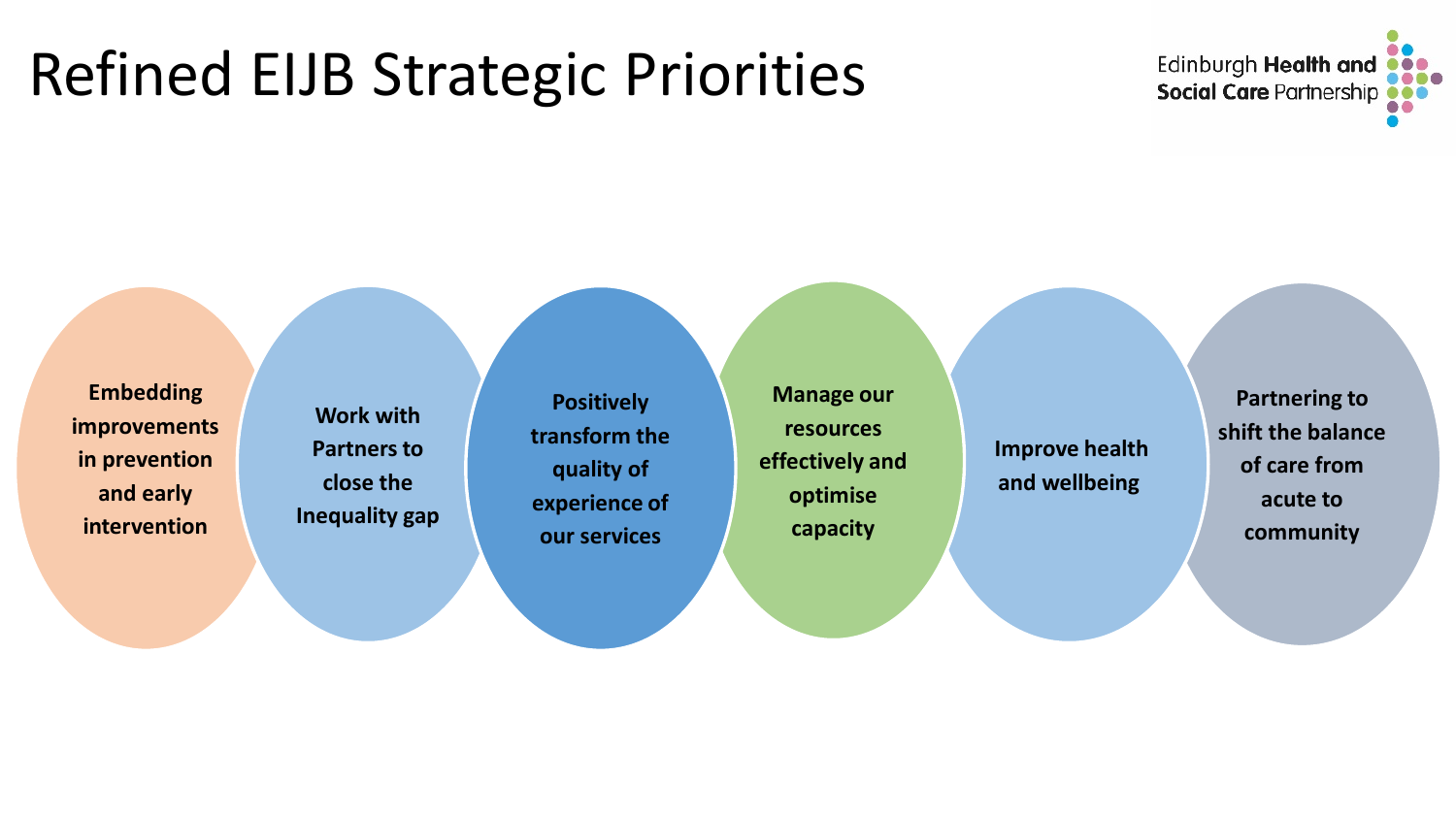### **Edinburgh Integrated Joint Board: Upcoming Transformation Programme Reporting Milestones**

| <b>Activity / Milestone</b> | Apr | <b>May</b> | Jun | Jul | <b>Aug</b> | <b>Sep</b> | Oct | <b>Nov</b> | <b>Dec</b> |
|-----------------------------|-----|------------|-----|-----|------------|------------|-----|------------|------------|
| <b>EIJB Committee</b>       |     |            |     |     |            |            |     |            |            |
| <b>SPG Reporting Cycle</b>  |     |            |     |     |            |            |     |            |            |

| Bed Based Care update to SPG                                                     |  |  |  |  |  |
|----------------------------------------------------------------------------------|--|--|--|--|--|
| Bed Based Care Phase 1 Strategy to<br><b>EIJB</b>                                |  |  |  |  |  |
| Bed Based Care Phase 2 Strategy to<br><b>EIJB</b>                                |  |  |  |  |  |
| <b>Community Mobilisation EIJB paper</b>                                         |  |  |  |  |  |
| Medical Day Hospital redesign EIJB paper                                         |  |  |  |  |  |
| Home Care Scheduling Tool Business Case EIJB paper                               |  |  |  |  |  |
| Workforce Strategy & early Implementation Plan<br>presented to EIJB for approval |  |  |  |  |  |
| <b>SPG Transformation Updates</b>                                                |  |  |  |  |  |
|                                                                                  |  |  |  |  |  |

Edinburgh Integration Joint Board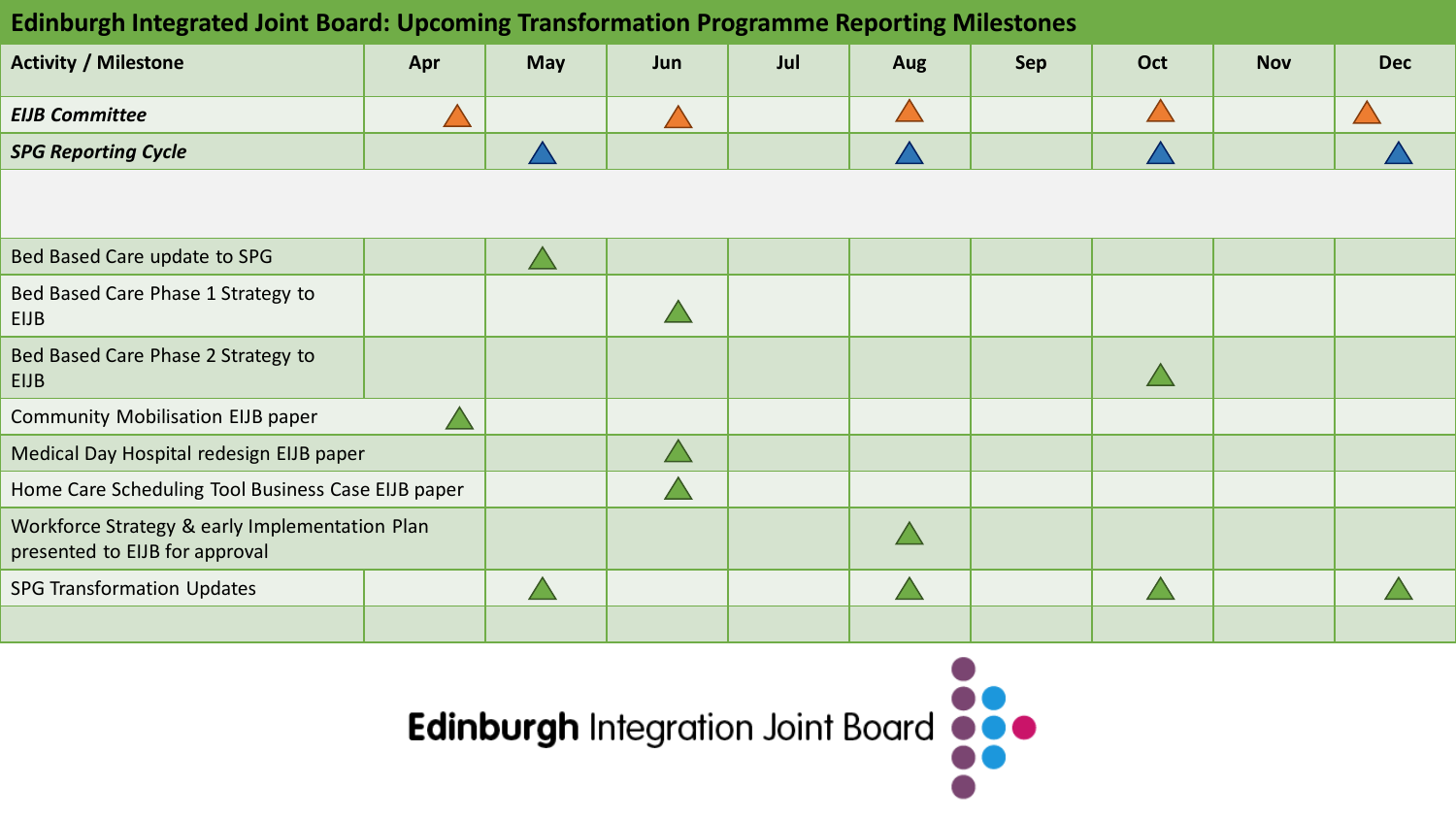#### **MONITORING AND MEASURING TRANSFORMATION SUCCESS**

The tables below set out the current status with benefits and evaluation of the transformation programme. Transformation is a medium-term programme of change and many of the projects have lengthy timelines, delivering over a number of years. It is not yet possible to confirm benefits measures for all projects and/or report on them. The benefits work is live and iterative and will continue to be updated as projects progress. Where data is available on impact, it has been included below.

#### **CONVERSATION 1 PROGRAMME – LISTEN AND CONNECT**

| <b>3 CONVERSATIONS</b>                                                                                                                                                                      |                                                                                                                                                                                                                                                                                                                        |
|---------------------------------------------------------------------------------------------------------------------------------------------------------------------------------------------|------------------------------------------------------------------------------------------------------------------------------------------------------------------------------------------------------------------------------------------------------------------------------------------------------------------------|
| <b>BENEFIT MEASURE</b>                                                                                                                                                                      | <b>DATA/STATUS</b>                                                                                                                                                                                                                                                                                                     |
| Improved responsiveness evidenced by a reduction in the<br>1.<br>length of time people wait to see a worker (compared to<br>the pre-3C's baseline of 40 days)                               | Avg. 2.5 days<br>Dec - Feb 2021<br>Post Phase 1 (Mar 2020)<br>Baseline (before 3Cs)<br>45<br>$10^{1}$<br>15<br>35<br>40<br>Days waiting                                                                                                                                                                                |
| 2. Improved effectiveness, evidenced through increased<br>numbers of people supported at conversation stages 1 & 2<br>(supported without the need for formal, long term costed<br>services) | <b>Completed Conversations</b><br>C <sub>3</sub><br>24%<br>December 2020 - February 2021<br>C <sub>1</sub><br>56%<br>Majority of people (both new and those with<br>existing care packages) supported at C1 and C2.<br>C <sub>2</sub><br>20%<br>Only 24% of people needed a conversation about<br>longer term support. |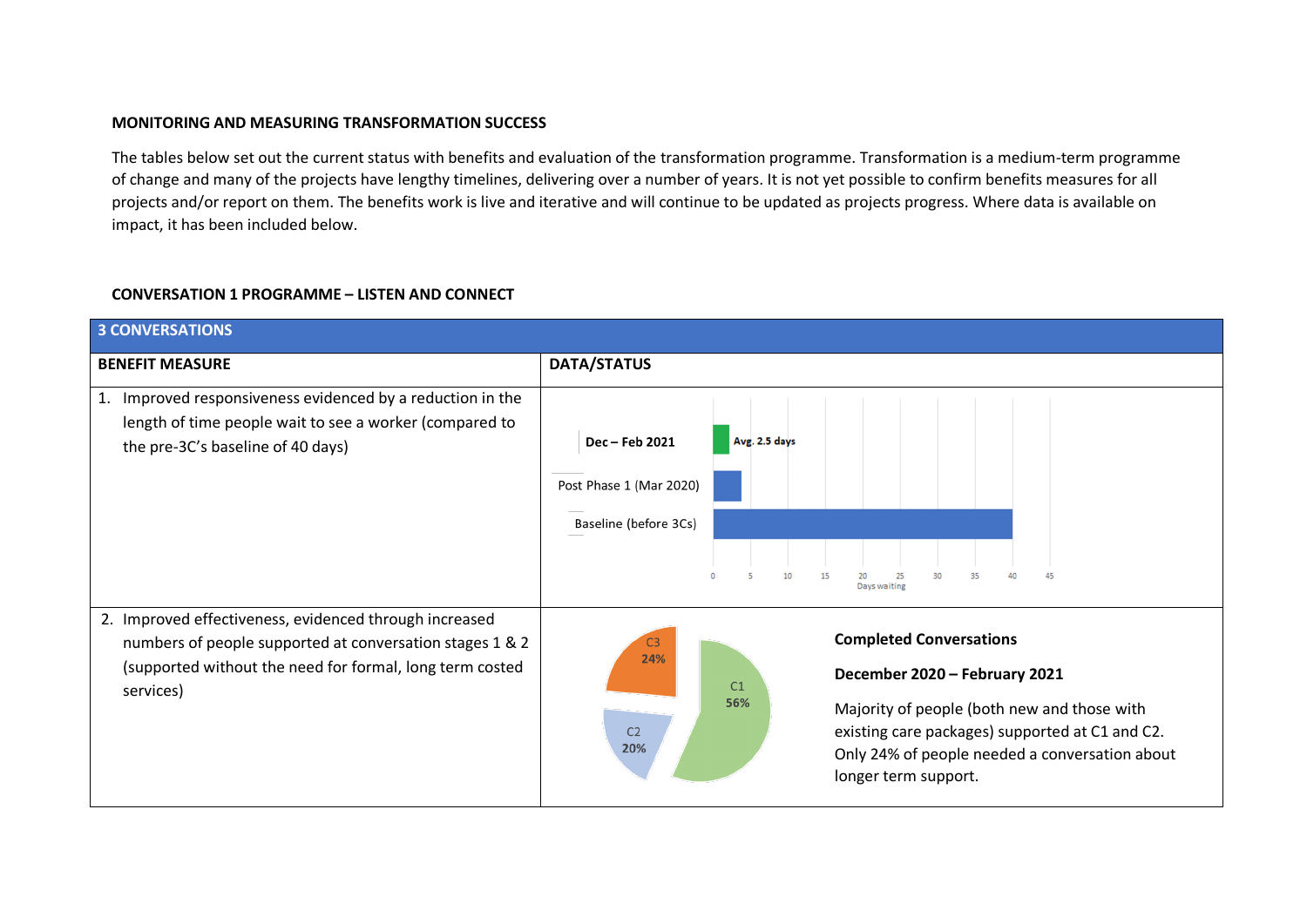| 3. Improved effectiveness, evidenced through a reduction in<br>the percentage of new people needing formal, long term<br>costed support (compared to the pre 3C's baseline of 24%) | <b>Baseline</b><br>24%   | <b>Innovation Sites</b><br>15.6%<br>What % of New People get Long Term Support ?                                                                                                                                                                                                                                                                                                                                                                                        |              |                  | December 2020 - February 2021<br>15.6% of new people we spoke to<br>with went on to receive long term<br>support, compared with the<br>previous baseline of 24% |  |
|------------------------------------------------------------------------------------------------------------------------------------------------------------------------------------|--------------------------|-------------------------------------------------------------------------------------------------------------------------------------------------------------------------------------------------------------------------------------------------------------------------------------------------------------------------------------------------------------------------------------------------------------------------------------------------------------------------|--------------|------------------|-----------------------------------------------------------------------------------------------------------------------------------------------------------------|--|
|                                                                                                                                                                                    |                          | Full data across all staff groups on CEC and NHS is not yet available, and more work is needed                                                                                                                                                                                                                                                                                                                                                                          |              |                  |                                                                                                                                                                 |  |
| 4. An increase in the percentage of staff working in a 3 C's<br>way                                                                                                                | headcount data not FTE). | to analyse the elements of the workforce who will fully adopt and embed the approach into<br>how they work and those who will instead become familiar with the ethos and principles<br>through a learning and development intervention. To give an example of distance travelled, and<br>the approach we are taking, the table below sets out the approximate status for locality<br>assessment and care management staff as at March 2020 (predominantly CEC staff and |              |                  |                                                                                                                                                                 |  |
|                                                                                                                                                                                    | <b>Locality</b>          | 3C staff                                                                                                                                                                                                                                                                                                                                                                                                                                                                | <b>Total</b> | <b>Current %</b> | <b>June prediction</b>                                                                                                                                          |  |
|                                                                                                                                                                                    | South East               | 53                                                                                                                                                                                                                                                                                                                                                                                                                                                                      | 73           | 73%              | <b>TBC</b>                                                                                                                                                      |  |
|                                                                                                                                                                                    | North West               | 18                                                                                                                                                                                                                                                                                                                                                                                                                                                                      | 75           | 24%              | <b>TBC</b>                                                                                                                                                      |  |
|                                                                                                                                                                                    | South West               | 16 (CCAs to be added)                                                                                                                                                                                                                                                                                                                                                                                                                                                   | 52           | 31%              | <b>TBC</b>                                                                                                                                                      |  |
|                                                                                                                                                                                    | North East               | 3                                                                                                                                                                                                                                                                                                                                                                                                                                                                       | 55           | 5%               | 100%                                                                                                                                                            |  |
|                                                                                                                                                                                    | Total                    | 90                                                                                                                                                                                                                                                                                                                                                                                                                                                                      | 255          | 35%              | 56%                                                                                                                                                             |  |
| 5. Improved outcomes and experience for the people that<br>we support                                                                                                              | months.                  | Data not yet available. More work needed to embed a systematic approach to collecting data<br>from the people we work with. This will be a priority for the project team over the coming                                                                                                                                                                                                                                                                                |              |                  |                                                                                                                                                                 |  |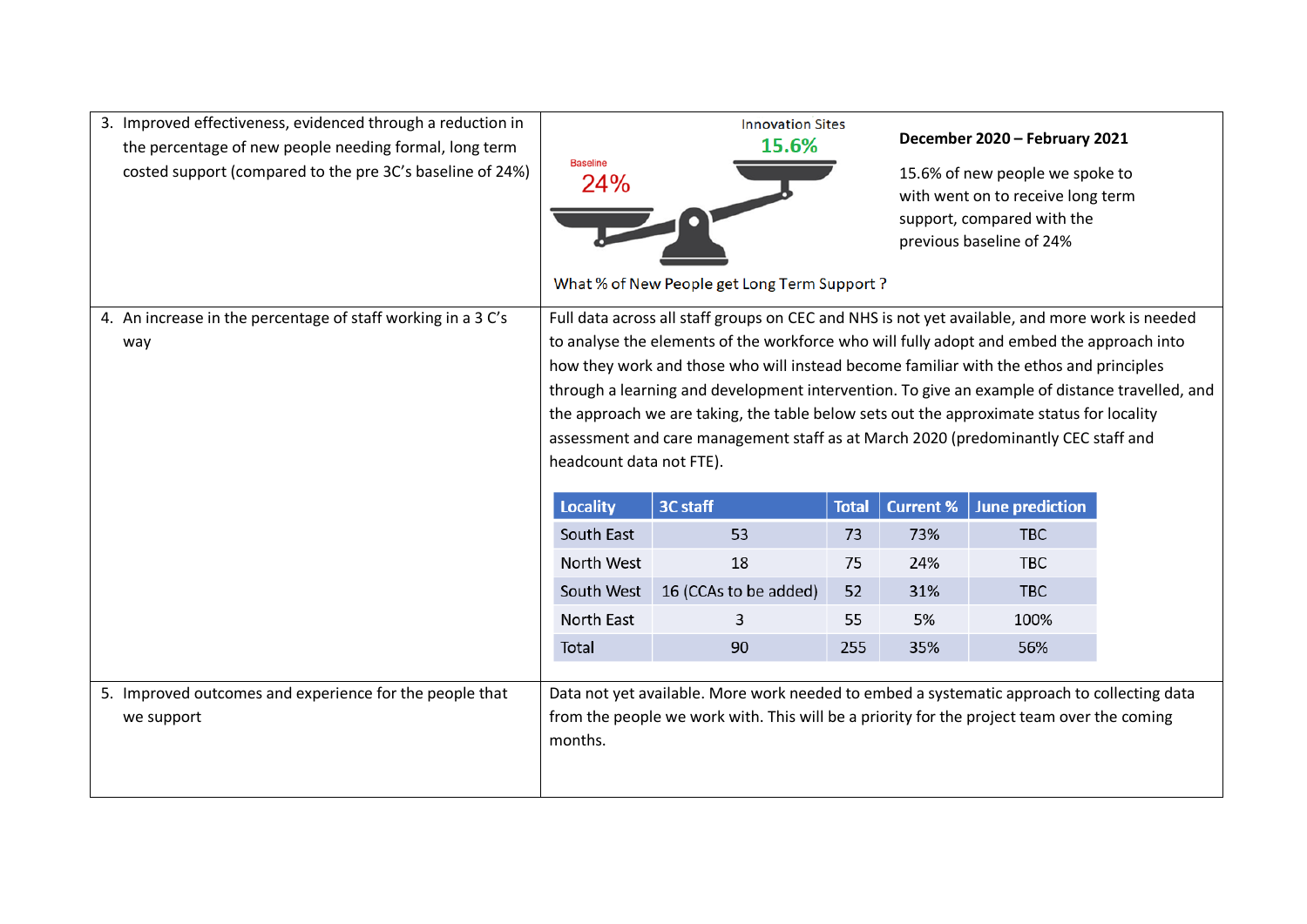| <b>DIGITAL/TEC/EQUIPMENT (DTE)</b>                                                                                                                                                                                                                                                                                                                                              |                                                                                                                                                                                                                                                                                                                                                                                                         |
|---------------------------------------------------------------------------------------------------------------------------------------------------------------------------------------------------------------------------------------------------------------------------------------------------------------------------------------------------------------------------------|---------------------------------------------------------------------------------------------------------------------------------------------------------------------------------------------------------------------------------------------------------------------------------------------------------------------------------------------------------------------------------------------------------|
| <b>BENEFIT MEASURES</b>                                                                                                                                                                                                                                                                                                                                                         | <b>DATA/STATUS</b>                                                                                                                                                                                                                                                                                                                                                                                      |
| 1. Changes in provision within packages of care to increase<br>the use of DTE for self-management, monitoring and<br>support<br>2. Increasing the use of DTE to support more people to<br>remain at home and prevent them from reaching a crisis<br>3. Improved leadership and strategic oversight to deliver on<br>EIJB responsibilities under the national Digital health and | The benefits measures listed are currently in draft and focus on increasing the uptake of digital<br>and TEC options and supporting people to remain independent at home. Work is now<br>underway to review the scope of this project with an intent to merge it with the Digital for<br>Business project in programme 4. Revised benefits will be developed and finalised following<br>this rescoping. |
| <b>Care Strategy</b><br>4. Increased accessibility and streamlined pathways into DTE<br>services to reduce inequalities<br><b>COMMUNITY FRAILTY</b>                                                                                                                                                                                                                             |                                                                                                                                                                                                                                                                                                                                                                                                         |
|                                                                                                                                                                                                                                                                                                                                                                                 |                                                                                                                                                                                                                                                                                                                                                                                                         |
| <b>BENEFIT MEASURES</b>                                                                                                                                                                                                                                                                                                                                                         | <b>DATA/STATUS</b>                                                                                                                                                                                                                                                                                                                                                                                      |
| Benefits measures not yet identified.                                                                                                                                                                                                                                                                                                                                           | Project recently initiated as part of Phase 2, includes two workstreams: GP Frailty and Older<br>People's Mental Health. Project steering groups established and work underway to agree scope<br>and develop project plan. Benefits measures will be identified with input from programme<br>board once scope has been finalised.                                                                       |
| <b>COMMUNITY MOBILISATION</b>                                                                                                                                                                                                                                                                                                                                                   |                                                                                                                                                                                                                                                                                                                                                                                                         |
| <b>BENEFITS MEASURES</b>                                                                                                                                                                                                                                                                                                                                                        | <b>DATA/STATUS</b>                                                                                                                                                                                                                                                                                                                                                                                      |
| Benefits measures not yet identified.                                                                                                                                                                                                                                                                                                                                           | Initial work commenced to draft benefits. This will be further refined following the report to<br>EIJB in April 2021 and as part of the development of implementation plans.                                                                                                                                                                                                                            |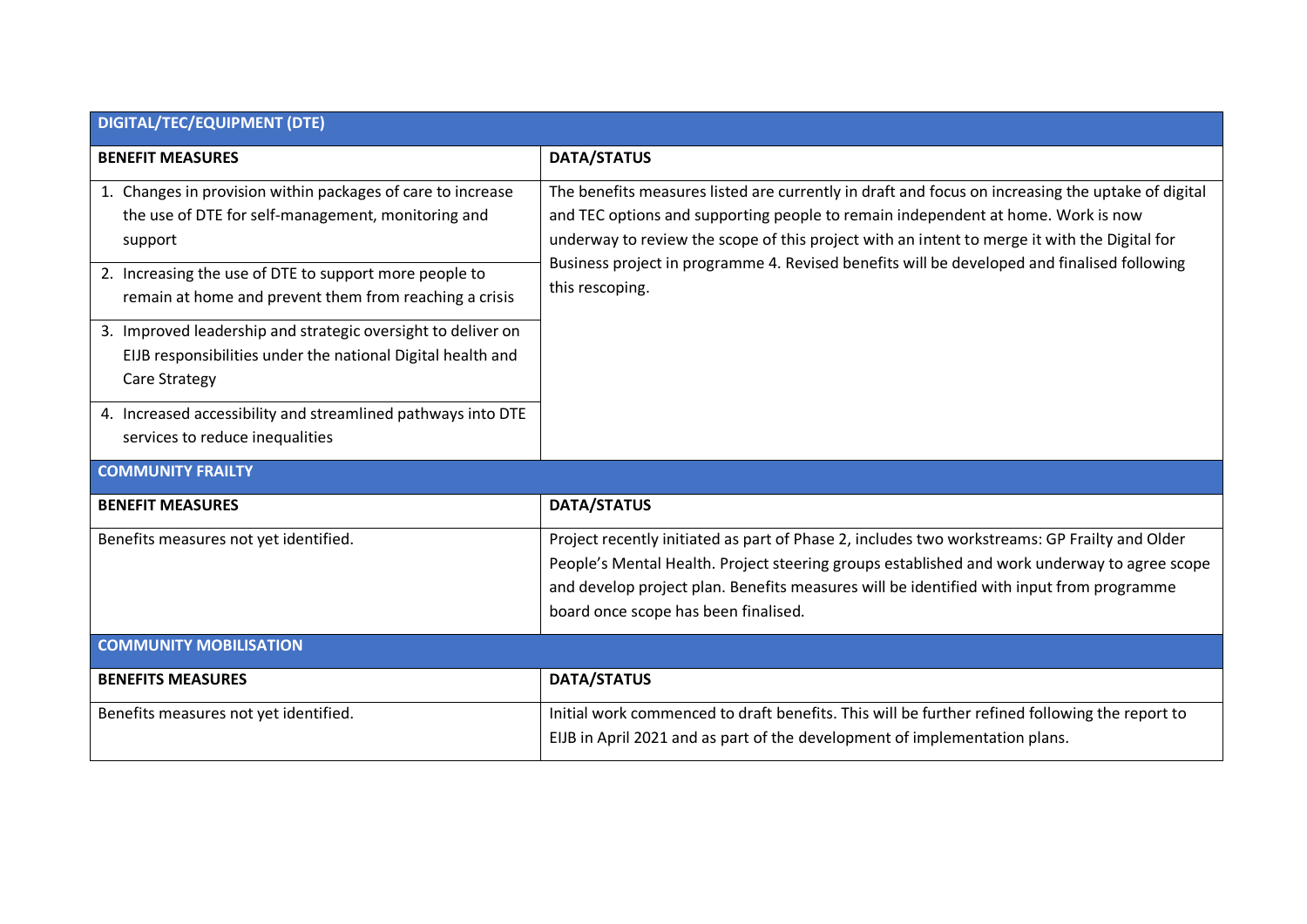#### **CONVERSATION 2 PROGRAMME – WORK INTENSIVELY WITH PEOPLE IN CRISIS**

| <b>HOME FIRST</b>                                                                                                                                                              |                                                                                                                                                                                                                                                                                                                                                                                                                             |                                                                                                                                                                                                                                                                                                                                                                                   |  |  |  |  |
|--------------------------------------------------------------------------------------------------------------------------------------------------------------------------------|-----------------------------------------------------------------------------------------------------------------------------------------------------------------------------------------------------------------------------------------------------------------------------------------------------------------------------------------------------------------------------------------------------------------------------|-----------------------------------------------------------------------------------------------------------------------------------------------------------------------------------------------------------------------------------------------------------------------------------------------------------------------------------------------------------------------------------|--|--|--|--|
| <b>BENEFIT MEASURE</b>                                                                                                                                                         | DATA/STATUS                                                                                                                                                                                                                                                                                                                                                                                                                 |                                                                                                                                                                                                                                                                                                                                                                                   |  |  |  |  |
| 1. A reduction in delayed discharge for people who have<br>been through a Home First pathway                                                                                   | This benefit has been identified as one of the key measures to evidence the success of the<br>approach. Sufficient data does not currently exist to identify and report on this as a sub section<br>of overall delayed discharge data. A project workstream has been established to concentrate on<br>data and evaluation and options for recording and reporting this going forward will be<br>investigated as a priority. |                                                                                                                                                                                                                                                                                                                                                                                   |  |  |  |  |
| 2. An increase in the number of people supported to go<br>directly home rather than being admitted to intermediate<br>care, as a result of intervention by the Home First team | Intermediate Care<br>admissions<br>90<br>80<br>70<br>60<br>50<br>40<br>30<br>20<br>10<br>$\cap$<br>MariAge May Jun-10 /2/2020<br>- 8820<br>Not admitted<br>Admitted                                                                                                                                                                                                                                                         | Between Mar and Dec 2020, 605 intermediate care<br>referrals have been screened by the Home First team. 281<br>people were admitted. Of the 324 people not admitted, 189<br>(58%) were supported to go directly home.<br>Discharge destination of those not admitted<br>RIP<br>■ Home<br>■ Care Home<br>RVB/Other hospital <b>HBCCC</b><br>Waiting list (ICF)<br>Still inpatients |  |  |  |  |
| 3. An increase in 7-day activity evidenced through an<br>increase in the number of weekend discharges and a<br>reduction in the number of weekend delays.                      | improved 7-day working.                                                                                                                                                                                                                                                                                                                                                                                                     | Data is not yet available to report on this measure. Further work is needed to move towards                                                                                                                                                                                                                                                                                       |  |  |  |  |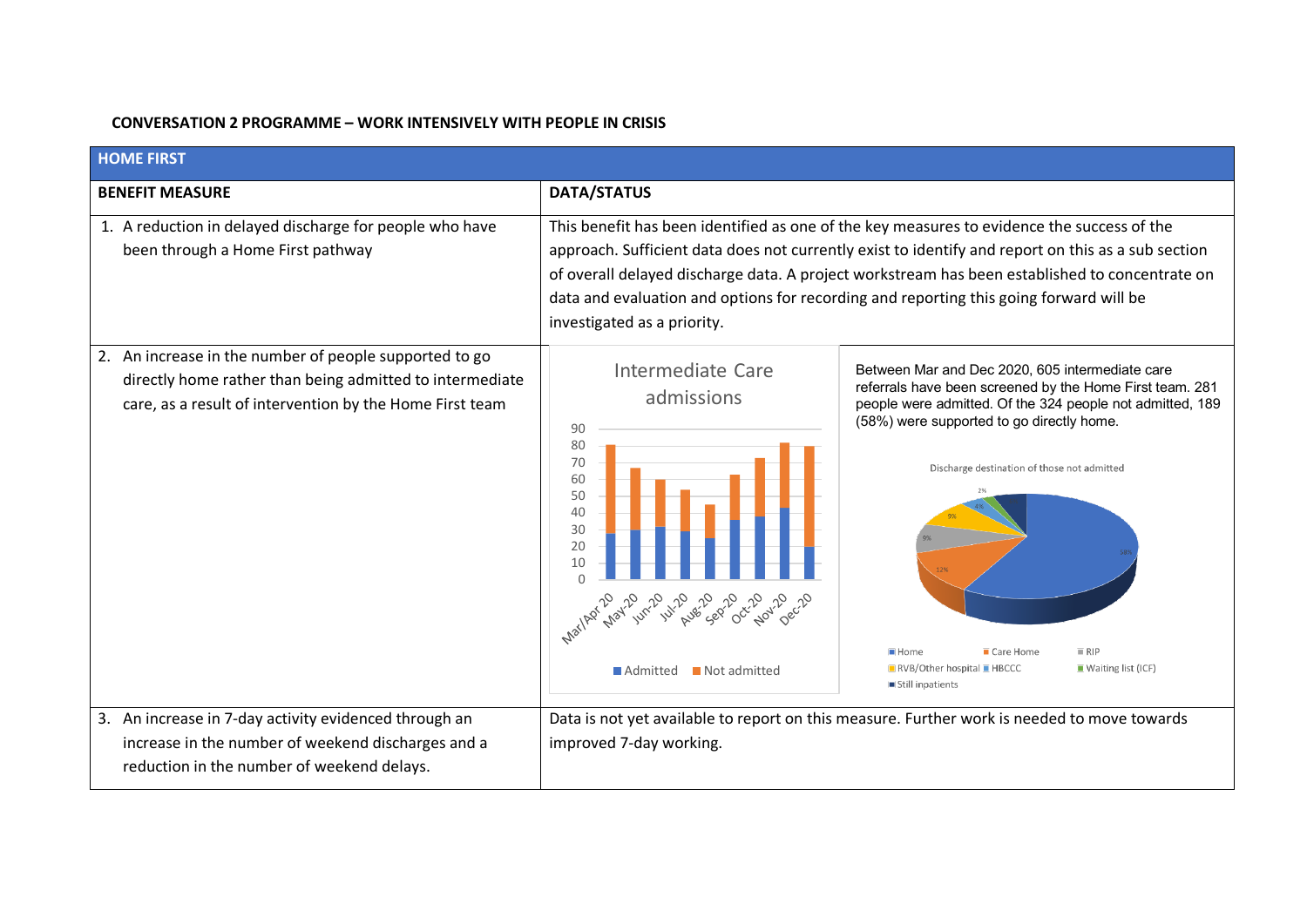| 4. Improved outcomes and experience for people who have<br>been through a Home First pathway. | Data is not yet available to report on this measure. More work is needed to establish patient<br>survey mechanisms to assess outcomes, experience and satisfaction.                                                                                                                                                                                          |
|-----------------------------------------------------------------------------------------------|--------------------------------------------------------------------------------------------------------------------------------------------------------------------------------------------------------------------------------------------------------------------------------------------------------------------------------------------------------------|
| <b>MEDICAL DAY HOSPITALS</b>                                                                  |                                                                                                                                                                                                                                                                                                                                                              |
| <b>BENEFIT MEASURES</b>                                                                       | <b>DATA/STATUS</b>                                                                                                                                                                                                                                                                                                                                           |
| Benefits measures not yet identified.                                                         | A preferred option has been identified for the redesign of medical day hospitals. Consultation<br>and engagement with affected staff is underway to further inform proposals. A report is due to<br>be presented to the EIJB by summer 2021. Benefits measures will be developed following<br>approval of the report and as part of implementation planning. |

#### **CONVERSATION 3 PROGRAMME – BUILD A GOOD LIFE**

| <b>BED BASED CARE</b>                                                                                      |                                                                                                                                                                                                                                                                                                                                                                                  |
|------------------------------------------------------------------------------------------------------------|----------------------------------------------------------------------------------------------------------------------------------------------------------------------------------------------------------------------------------------------------------------------------------------------------------------------------------------------------------------------------------|
| <b>BENEFIT MEASURES</b>                                                                                    | <b>DATA/STATUS</b>                                                                                                                                                                                                                                                                                                                                                               |
| A rationalised bed base, with a increase in hospital based services<br>being provided within the community | The initial benefits listed are draft and still subject to change. The Bed Based Care<br>Strategy is significant in scale and complexity and will be implemented over a period of<br>5-10 years. The phase 1 strategy is due to be presented to the EIJB in June 2021.<br>Following that, phase 1 benefits will be reviewed and confirmed as part of<br>implementation planning. |
| An optimised bed base evidenced through fewer vacancies across bed                                         |                                                                                                                                                                                                                                                                                                                                                                                  |
| types                                                                                                      |                                                                                                                                                                                                                                                                                                                                                                                  |
| Improved patient outcomes and experience                                                                   |                                                                                                                                                                                                                                                                                                                                                                                  |
| Improved flow into and through bed-based services                                                          |                                                                                                                                                                                                                                                                                                                                                                                  |
| <b>HOME BASED CARE</b>                                                                                     |                                                                                                                                                                                                                                                                                                                                                                                  |
| <b>BENEFIT MEASURES</b>                                                                                    | <b>DATA/STATUS</b>                                                                                                                                                                                                                                                                                                                                                               |
| Better outcomes and experience for people supported                                                        |                                                                                                                                                                                                                                                                                                                                                                                  |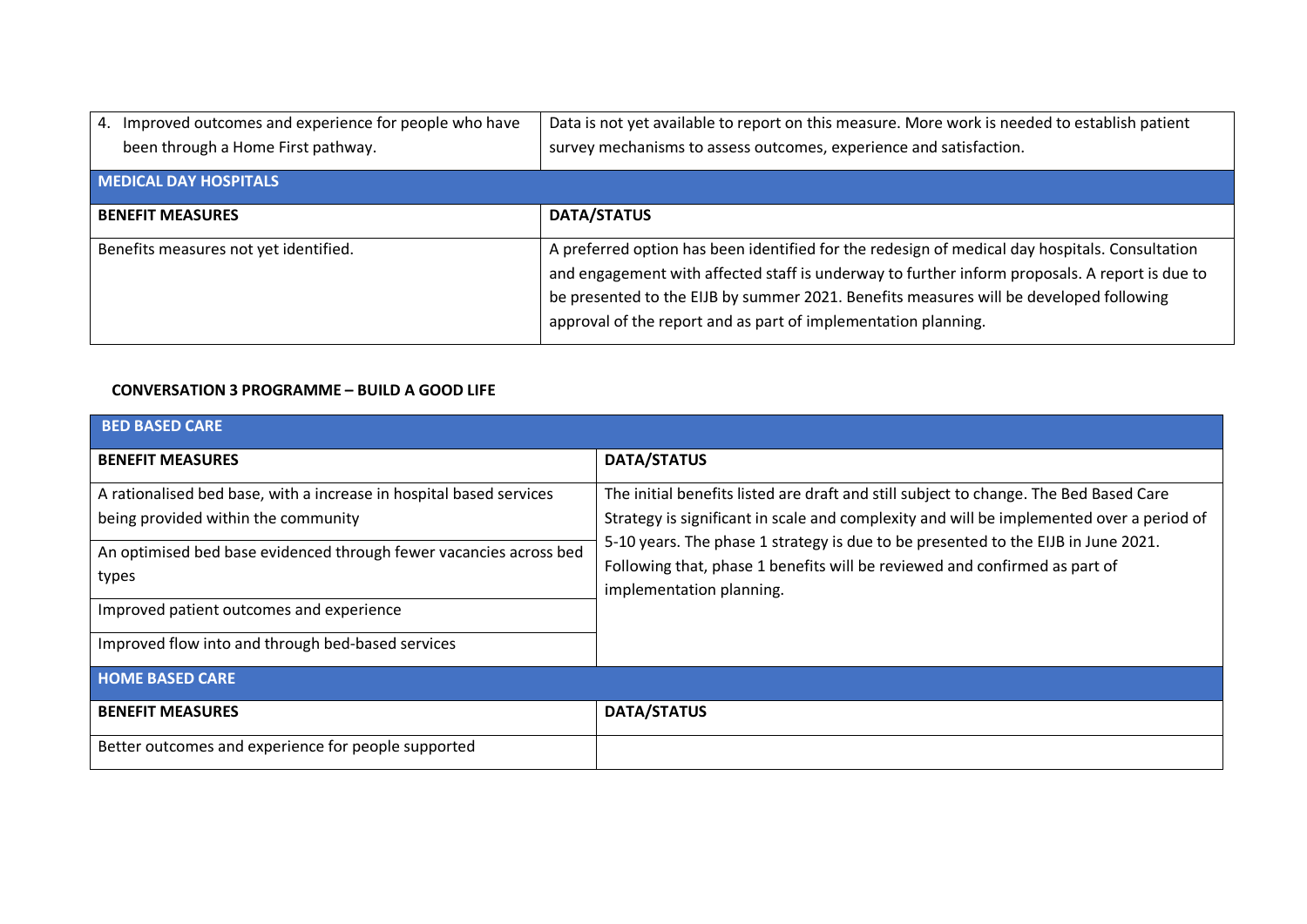| A more streamlined and effective operating model, evidenced<br>through:<br>Better scheduling leading to an increase in contact time with<br>$\bullet$<br>the service user<br>A reduction in time taken to match a package of care<br>$\bullet$<br>Increased autonomy for providers to increase/decrease package size<br>Increased provider sustainability, evidenced through a reduction in<br>provider failure and a reduction in the number of re-provisioned care<br>requests. | These draft benefits measures relate to the performance of the new care at home<br>contract, which is due to be implemented in summer 2022. Benefits will be reviewed<br>and confirmed before the contract goes live and appropriate monitoring arrangements<br>established. Further benefits will be identified for the internal homecare and<br>reablement workstream as this progresses.                                                                                                                                                                                       |
|-----------------------------------------------------------------------------------------------------------------------------------------------------------------------------------------------------------------------------------------------------------------------------------------------------------------------------------------------------------------------------------------------------------------------------------------------------------------------------------|-----------------------------------------------------------------------------------------------------------------------------------------------------------------------------------------------------------------------------------------------------------------------------------------------------------------------------------------------------------------------------------------------------------------------------------------------------------------------------------------------------------------------------------------------------------------------------------|
| <b>THE EDINBURGH PACT</b>                                                                                                                                                                                                                                                                                                                                                                                                                                                         |                                                                                                                                                                                                                                                                                                                                                                                                                                                                                                                                                                                   |
| <b>BENEFIT MEASURES</b>                                                                                                                                                                                                                                                                                                                                                                                                                                                           | <b>DATA/STATUS</b>                                                                                                                                                                                                                                                                                                                                                                                                                                                                                                                                                                |
| An increase in engagement and participation with citizens and<br>community organisations to inform the Pact.                                                                                                                                                                                                                                                                                                                                                                      | Edinburgh Pact Engagement Tracker<br><b>Third Sector Forums</b><br>9 sessions/ 210 participants<br><b>Public events</b><br>4 events / 617 participants<br><b>Community Interest Groups</b><br>11 sessions / 91 participants<br><b>EHSCP Staff Groups</b><br>15 sessions / 142 participants<br>PhotoVoice<br><b>Thought Leaders</b><br>115 images<br>23 inteviews<br><b>Citizen Survey</b><br>355 responses<br><b>Third Sector Forums</b><br>Community Interest Groups<br><b>EHSCP Staff Groups</b><br>• PhotoVoice<br>Citizen Survey<br><b>■ Thought Leaders</b><br>Public events |